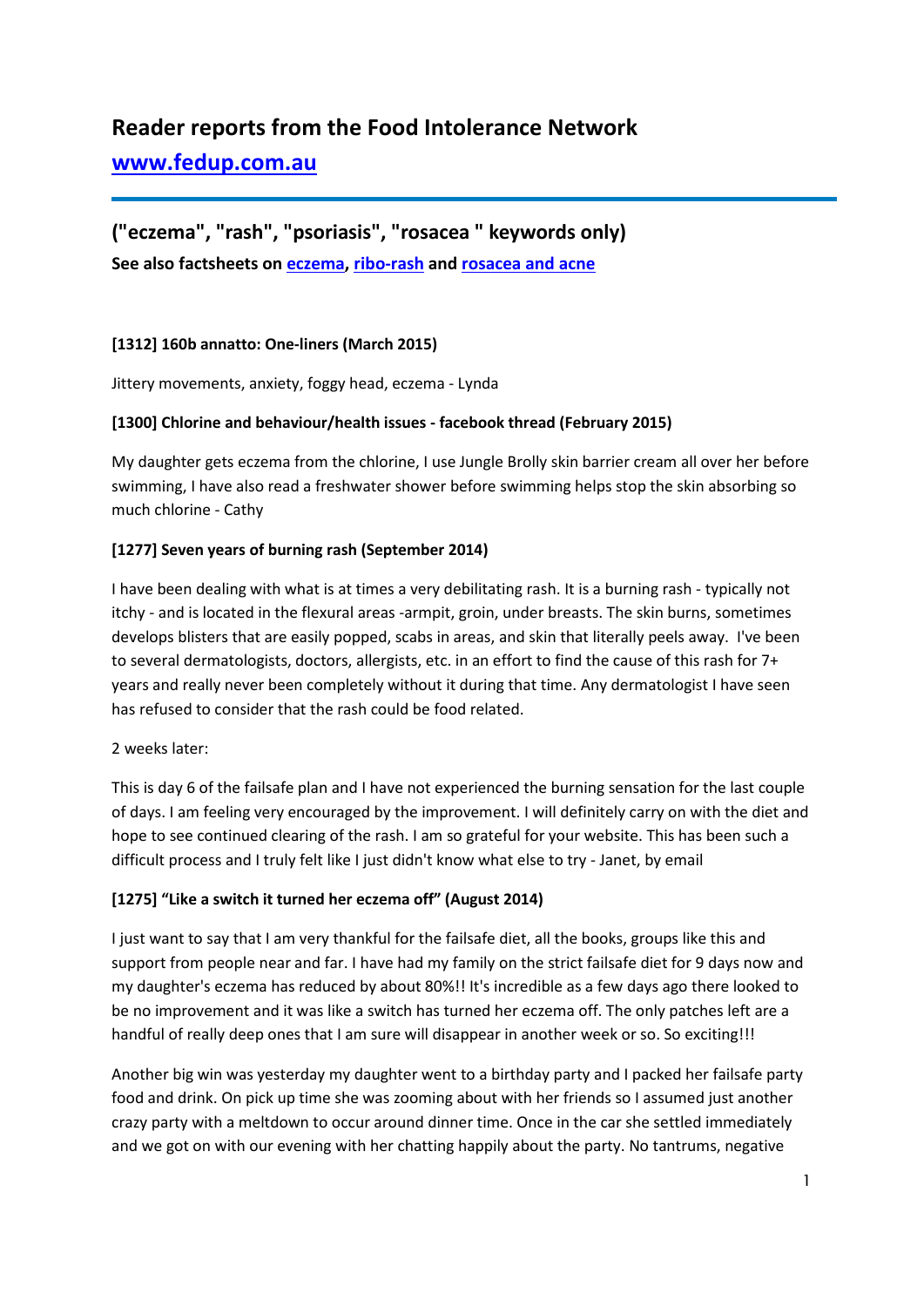attitude, harsh words, nothing! It's times like these when you eat yet another serve of only beans and potato (I miss my carrot and broccoli) that you realise time and effort well spent - Tameka from facebook group

# **[1273] What has failsafe meant for you and your family? (August 2014)**

Failsafe gave me quality of life again after years of terrible eczema. Now I control it instead of it controlling me and my family! – Ruth

At my absolute worst, with a diagnosis of fibromyalgia, chronic fatigue and IBS, with speech issues, constant headaches, psoriasis, untold medications and a very real chance of having to use a wheelchair, I can easily say FS saved my life. I'm now fit and active, run a business, teach belly dancing and thoroughly enjoy life - Sue

My son had terrible weeping and bleeding eczema, and we were spending a fortune on prescription creams and remedies that weren't really working. His skin cleared up once we eliminated food chemicals, but that was just the start of his improvement - he was sleeping better, his stomach pains disappeared, and our doctor (who had been watching him as an early diagnosis case of ADD) told us that he saw an enormous improvement and wasn't concerned anymore - Lindsey



# **[1266] 635: Mother of all skin reactions, with photos (July 2014)**

Before coming across your site trying to understand a reaction to Lay's Bar-B-Que potato chips, I'd been tested for food 'allergies' and have experienced increasingly severe rashes since 2008, when I had the mother of all skin reactions that lasted for several months (chronic hives (uticaria), swollen, droopy eyes, and rashes) . The doctors simply diagnosed eczema and food intolerances and said there was no cure. Well, SOMEthing changed to suddenly cause all these reactions - I just felt I should be able to 'change it back' somehow.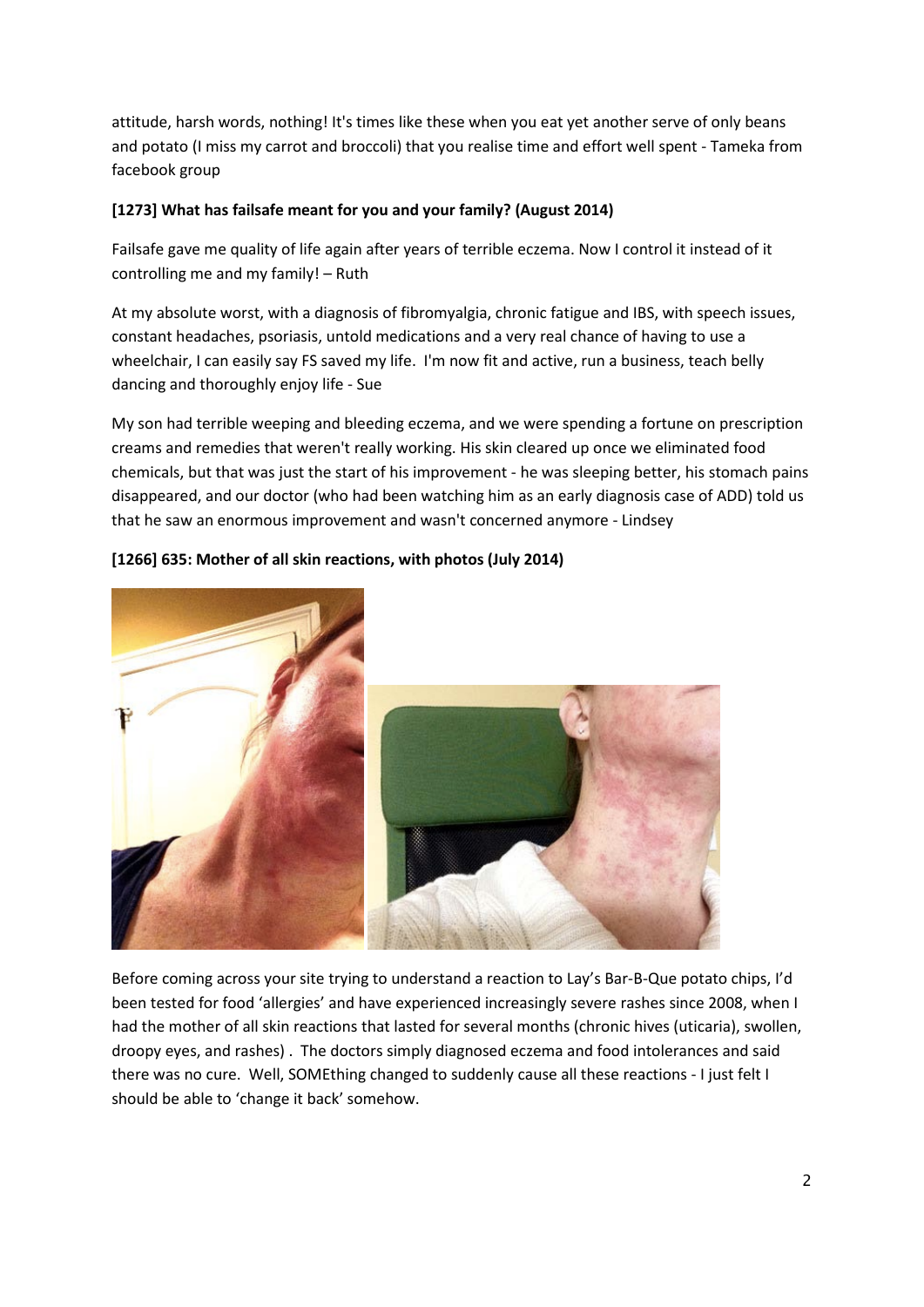I now know that MSG, yeast extract, and of course the disodium guanylate E627 and disodium inosinate E361 (found in those evil Lay's potato chips) are absolute triggers for me. It's difficult to avoid, but the good thing is I know now and can avoid feeding these excitotoxins to my family. I'm outraged at these chemicals being added to our foods Excitotoxins, in addition to making foods delicious, frequently cause permanent nerve damage - is it worth it?? Not for me, but for the companies that make these foods, YES because they taste good so people buy them.

Thank you for this information ! I'm including some pictures of this rash in varying stages of severity; you're welcome to use them on your site if you wish. - Jodie

# **[1265] One-liners (March 2014)**

I am a recent convert to failsafe eating after a friend told me how she cleared up her daughter's eczema. Our family is currently on the elimination diet to try and figure out exactly which food chemicals affect whom and in what way ... Our oldest daughter's eczema and mood / engagement has already been transformed by cutting out gluten and cutting down on salicylates from term 4 last year. She is literally a different child. My other daughter's problems (6 yrs old) with wetting her pants during the day / sneaky poos / wetting the bed occasionally have absolutely stopped since she went off dairy - Edwina

# **[1259] 202 sorbates: Rash reaction to potassium sorbate in Starbuck's cafe mocha (February 2014)**

When I drink Starbuck's cafe mocha I get significant irritation on my face. It affects the skin between my eyes, my cheeks, the crevices of my nose and my chin. At times it has spread to my scalp. It can also affect the center of my chest. It mainly just looks bad but the affected skin can be tender and sting. Without further exposure the redness lasts a few days. After researching the ingredients it seems likely the potassium sorbate ingredient is the cause, though it will take exposure to potassium sorbate through other products to be certain.

Starbuck's cafe mocha is made with Fontana Bittersweet Chocolate Mocha Sauce which contains this ingredient. The ingredients for the Fontana sauce can be seen here: **[http://www.starbucksfs.com/Products/Details/Bittersweet\\_Chocolate\\_Sauce](http://www.starbucksfs.com/Products/Details/Bittersweet_Chocolate_Sauce)** - Rick, by email

# *Sue's comment:*

I agree that potassium sorbate (preservative E202) seems the most likely cause of facial irritation. It is well documented in the medical literature that sorbic acid and potassium sorbate can cause contact dermatitis but less well known that foods containing sorbates can cause erythema (reddening of the skin), most frequently on the face and back, worse in people with rosacea.

Reference: CRC Handbook of Food, Drug and Cosmetic Excipients, page 366 **[http://books.google.com.au/books?id=FDisTRAhLRoC&pg=PA366&lpg=PA366&dq=Cutaneou](http://books.google.com.au/books?id=FDisTRAhLRoC&pg=PA366&lpg=PA366&dq=Cutaneous+reactions+to+sorbic+acid+and+potassium+sorbate+Fisher+AA&source=bl&ots=PmAzNNxk19&sig=PsxzACvnJTZEVvSjLIP1HcFXTPc&hl=en&sa=X&ei=Yf7zUsm0BMfqkAXXioBw&ved=0CDMQ6AEwAw#v=onepage&q=Cutaneous%20reactions%20to%20sorbic%20acid%20and%20potassium%20sorbate%20Fisher%20AA&f=false) [s+reactions+to+sorbic+acid+and+potassium+sorbate+Fisher+AA&source=bl&ots=PmAzNNxk19&si](http://books.google.com.au/books?id=FDisTRAhLRoC&pg=PA366&lpg=PA366&dq=Cutaneous+reactions+to+sorbic+acid+and+potassium+sorbate+Fisher+AA&source=bl&ots=PmAzNNxk19&sig=PsxzACvnJTZEVvSjLIP1HcFXTPc&hl=en&sa=X&ei=Yf7zUsm0BMfqkAXXioBw&ved=0CDMQ6AEwAw#v=onepage&q=Cutaneous%20reactions%20to%20sorbic%20acid%20and%20potassium%20sorbate%20Fisher%20AA&f=false) [g=PsxzACvnJTZEVvSjLIP1HcFXTPc&hl=en&sa=X&ei=Yf7zUsm0BMfqkAXXioBw&ved=0CDMQ6AEwA](http://books.google.com.au/books?id=FDisTRAhLRoC&pg=PA366&lpg=PA366&dq=Cutaneous+reactions+to+sorbic+acid+and+potassium+sorbate+Fisher+AA&source=bl&ots=PmAzNNxk19&sig=PsxzACvnJTZEVvSjLIP1HcFXTPc&hl=en&sa=X&ei=Yf7zUsm0BMfqkAXXioBw&ved=0CDMQ6AEwAw#v=onepage&q=Cutaneous%20reactions%20to%20sorbic%20acid%20and%20potassium%20sorbate%20Fisher%20AA&f=false)**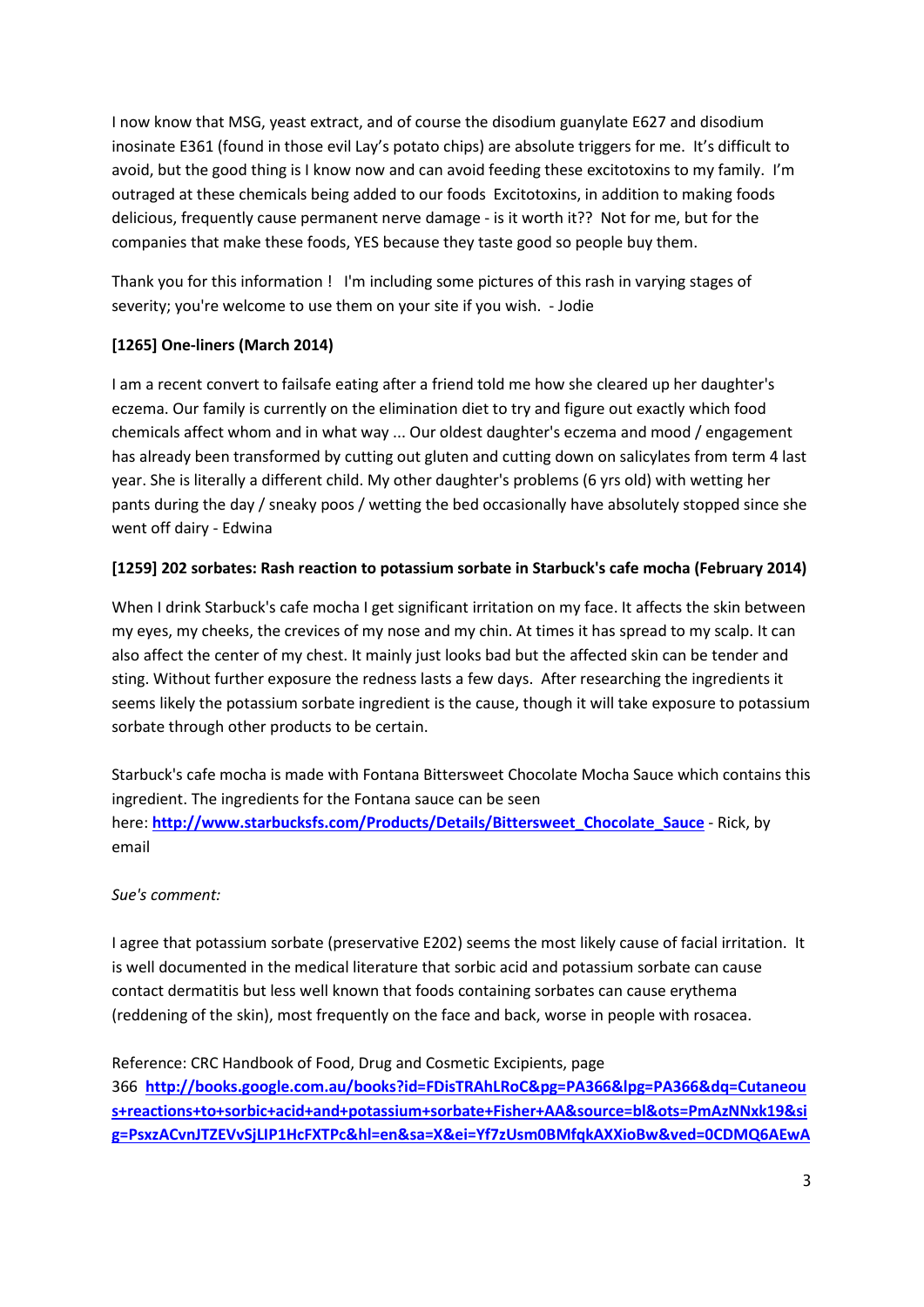# **[w#v=onepage&q=Cutaneous%20reactions%20to%20sorbic%20acid%20and%20potassium%20sorb](http://books.google.com.au/books?id=FDisTRAhLRoC&pg=PA366&lpg=PA366&dq=Cutaneous+reactions+to+sorbic+acid+and+potassium+sorbate+Fisher+AA&source=bl&ots=PmAzNNxk19&sig=PsxzACvnJTZEVvSjLIP1HcFXTPc&hl=en&sa=X&ei=Yf7zUsm0BMfqkAXXioBw&ved=0CDMQ6AEwAw#v=onepage&q=Cutaneous%20reactions%20to%20sorbic%20acid%20and%20potassium%20sorbate%20Fisher%20AA&f=false) [ate%20Fisher%20AA&f=false](http://books.google.com.au/books?id=FDisTRAhLRoC&pg=PA366&lpg=PA366&dq=Cutaneous+reactions+to+sorbic+acid+and+potassium+sorbate+Fisher+AA&source=bl&ots=PmAzNNxk19&sig=PsxzACvnJTZEVvSjLIP1HcFXTPc&hl=en&sa=X&ei=Yf7zUsm0BMfqkAXXioBw&ved=0CDMQ6AEwAw#v=onepage&q=Cutaneous%20reactions%20to%20sorbic%20acid%20and%20potassium%20sorbate%20Fisher%20AA&f=false)**

#### **[See 200-203 Sorbates factsheet](http://fedup.com.au/factsheets/additive-and-natural-chemical-factsheets/200-203-sorbates)**

We would be interested to hear any other reports of a reaction to this product: **[suedengate@ozemail.com.au](mailto:suedengate@ozemail.com.au)**

#### **[1258] My little Firecracker is now a fierce warrior (February 2014)**

My failsafe baby started high school this week. Twelve years ago I was at breaking point trying to find a reason my baby was covered in eczema, never slept, did frothy green poos, and never smiled. Sue Dengate saved both our lives, literally. My little Firecracker was one of the first babies to join Sue's support group and the affirmation and support I received from others on those groups has seen me forge lifelong friendships. Today my daughter is a fierce warrior. She is eating foods, her body continues to lead the way and we all listen. It's not an easy road by any stretch of anyone's imagination, but this works.

I've recently been reminded of what life was like before Sue pointed me in the right direction and I realised how far we've come. My little Firecracker is the best person she can be, and it's all thanks to you. But it's not just about her and babies. Failsafe also gave me my life back and I do my bit to pay it forward. Thank you Sue, for showing me how - Blanca

#### **[1247] Dust mites, eczema and failsafe (November 2013)**

My son was about to be put into hospital for his severe eczema but doing all these things below as well as the RPAH diet has seen his eczema almost disappear, and his rhinitis as well. One thing I've noticed is that if we relax the diet, his skin goes dry and scaly, and then next thing is the inflammation and full blown eczema. So I believe that, in our situation at least, the condition of the gut (what you eat) affects the function of the skin (goes dry and scaly), and then the environmental allergen can get in and cause the inflammation. This goes for rhinitis as well.

There are a number of things to limit your exposure to dustmite, but you can't get rid of them (unless you live in the desert!). It's important to remind yourself of that because, like the food situation, it can send you a bit bonkers trying to do everything, all of the time. However there is a lot you can do and it works.

Dustmites like warm moist dark places and they live off dead skin cells and mould. So your bed is the first place to start. Get good quality mite covers (see Melbourne supplier below recommended by allergists). Cover the mattress ( and the base if it's not timber) with the mite proof covers, cover your pillow as well and doona/quilt. You'll need to wash the covers fortnightly, and the rest of the bedding (sheets) weekly. Hot wash 60°C will kill the mites, but it's the mite poos that actually cause the allergy so a long cycle in the machine will wash the droppings away.

Get rid of carpets, wash curtains regularly. Eucalyptus will also kill mites, so use the Bosistos <http://www.fgb.com.au/about-bosistos> range of cleaning products, sprays and detergents, which work well but limit exposure because they aren't failsafe. Anything that can't be hot washed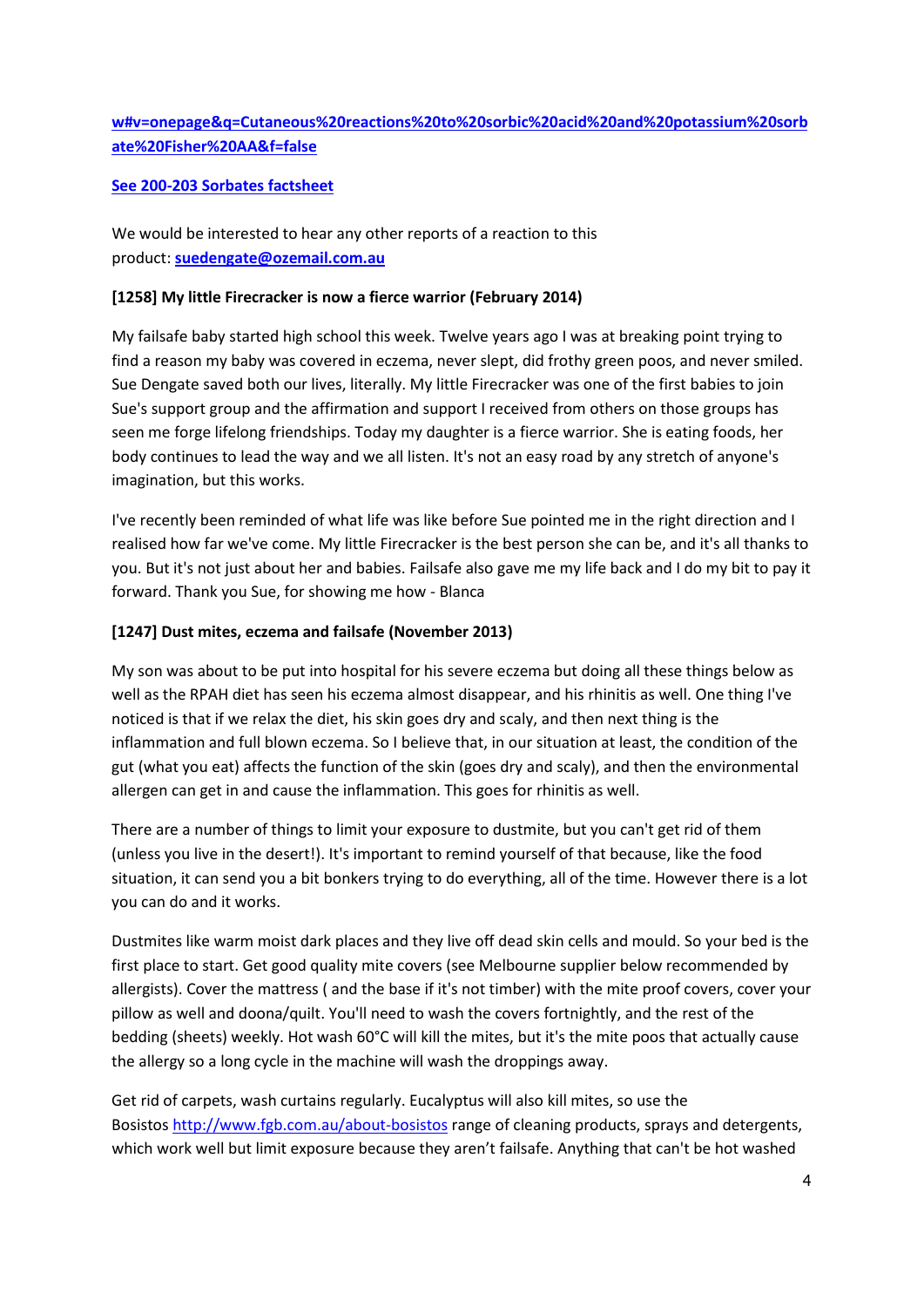can but put a plastic bag and into the freezer overnight to kill mites, then washed on gentle cycle next day to remove the droppings (I do this with soft toys and delicate fabrics). A de-humidifier is an option as mites need humidity to survive. So if the constant washing gets you down, that is something to think about.

Check out helpful [www.housedustmite.com](http://www.housedustmite.com/) and <http://www.allergend.com.au/> – Diana from failsafeeczema group.

See also story [\[1012\] Eczema exacerbated by dust mite allergy](http://fedup.com.au/stories/2006/1012-eczema-exacerbated-by-dust-mite-allergy-march-2006) (March 2006)

# **[1242] Salicylates and asthma - cough drops! (October 2013)**

I recently discovered that I have a sensitivity to salicylates after getting a rash (not for the first time) which seemed due to taking aspirin for a cold. In researching what in aspirin I might be sensitive to, I came across numerous articles linking asthma and aspirin, and one case study very similar to mine where a woman thought she was allergic to numerous medications, but it turned out it was only aspirin, and the salicylates in mints that she was sensitive to. Each time I've developed this rash has been when I've had a cold, bad enough that I probably should have stayed home from work. In order to speak with people while working and not cough all over them, I use cough drops, the natural ones, which are loaded with all kinds of mint and mint-related herbs, and usually honey too. This last cold started on Christmas day, and after the cold left I was left with what seemed like asthma like wheezing and coughing, bad enough that I was using two cough drops an hour. Last week I caught another cold, and when I started to get a sore throat I took aspirin, and continued with the cough drops. After two days of aspirin (only about 250mg, maybe twice a day), I developed the rash, and worsening sinus symptoms. Imagine my surprise when in the course of my research I happened upon one of the failsafe websites, and realized how many things I eat and use (I don't like to use chemicals so I've been using natural products that have a lot of essential oils in them) that have high levels of salicylates in them.

Since stopping the cough drops and starting on some version of failsafe, my asthmatic symptoms have really receded, so I hoping some other symptoms will improve as well when I get some of the personal products - such as deodorant and toothpaste - more under control. - Glenda, Canada

#### **[1202] 635: Related to eczema (July 2013)**

Both of my children both suffered from eczema. My son was diagnosed as infantile eczema at 10weeks old. I had discovered that before failsafe that what affected his eczema was lactose, legumes, nuts and coconuts. I had his skin perfect before going failsafe for his ODD and Hyperactivity. Seems that allergies can play a huge part in eczema so I have found. Now, that he is not on failsafe anymore, I have noticed he gets really severe eczema in the creases of his elbow and behind knees. I have put it down to 635 as he works at McDonalds and eats more junk food.

My daughter had milder type of eczema so wasn't too much of a concern. However, when she started eating more junk foods, she started with a small itchy red rash on her leg, and then it spread to both legs, moving upwards towards her face. I had a suspicion it was 635 that did this. It was still getting worse even though she had stopped eating anything with 635. She took oral steroids, but as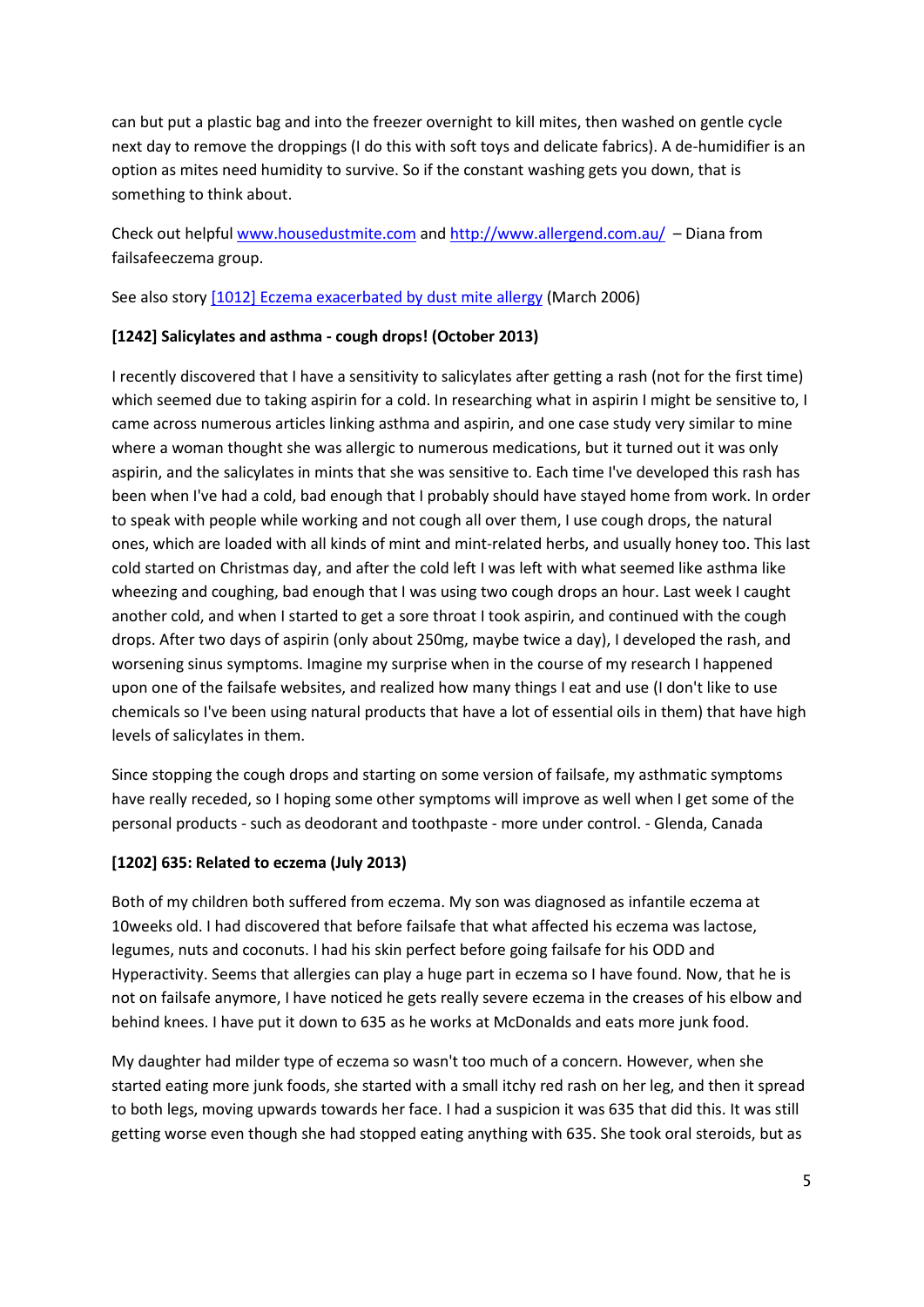soon it wore off, it came back again. I took her to my appointment with my allergist and he had a look at her legs and said 'reactive eczema' and to eat 'what your Mum eats' to get it down. I had already done elimination diet many years ago with my daughter and found that glutamates and high levels of salicylates affected her. So I simply just cut out the salicylates and glutamates and within 2 weeks the rash had gone. She then slowly introduced the salicylates again and tries to avoid glutamates as much as she can. She can now pick it if she eats something that has 635 as she gets extremely itchy legs which bleeds - Teresa, Victoria.

## **[1198] Speech pathologist reports on diet (June 2013)**

Two stories that readily come to mind about food and speech are:

First, a new client, 4 year old boy. When I was assessing his language comprehension, which involved him looking at 4 pictures on a page, and pointing to the picture I was speaking about, this young boy merely pointed to all 4 pictures on each page, counting "1, 2, 3, 4". I honestly thought he had huge cognitive issues.

His mother rang me the following day, asking for help, reporting that he had wandered off the previous night, and been picked up by the police on the highway. At our next appt., this amazing mother had made huge changes to this boy's diet!!! And when I asked her why she was being so proactive, she reported that she was a science teacher...and it all made sense!!!

Well, within 6 months, this young boy's standardized assessment subtest scores went from 1 and 2 to 11-13...(normal limits for standardized scores being 7-13. And I am not that good a Speechie!!!)

Second, another new 4 year old client's mother handed me the Paediatrician's report, which mentioned that he had severe eczema. He was also very active!! I immediately handed her your network brochure and latest Food Additives to Avoid card.

Again...this incredibly proactive mother set about making huge changes to her son's diet. Several weeks later, as he sat and attended well during our Speech Path session, his mother reported that, as I could see, he was now sitting and listening, and was also doing as he was asked at home.

She then went on to tell me that last winter, her son had been seeing a dermatologist in Melbourne, who had instructed her to not only put a particular cream onto the rashes on his arms and legs, but to then wrap his arms and legs in wet bandages.

She reported that when she refused to use wet bandages because it was winter, she was told she was non-compliant. This young boy's mother smiled with such delight, as she told me that since making your suggested changes to his diet, his eczema had completely gone.

I have to hold back tears when I hear such wonderful success stories...especially after explaining to the parents that I have no training in this area, but am just passing on your information to empower them to make a difference – Jane, Victoria

**[1193] Avoiding salicylates, amines and additives reduces rosacea symptoms (February 2013)**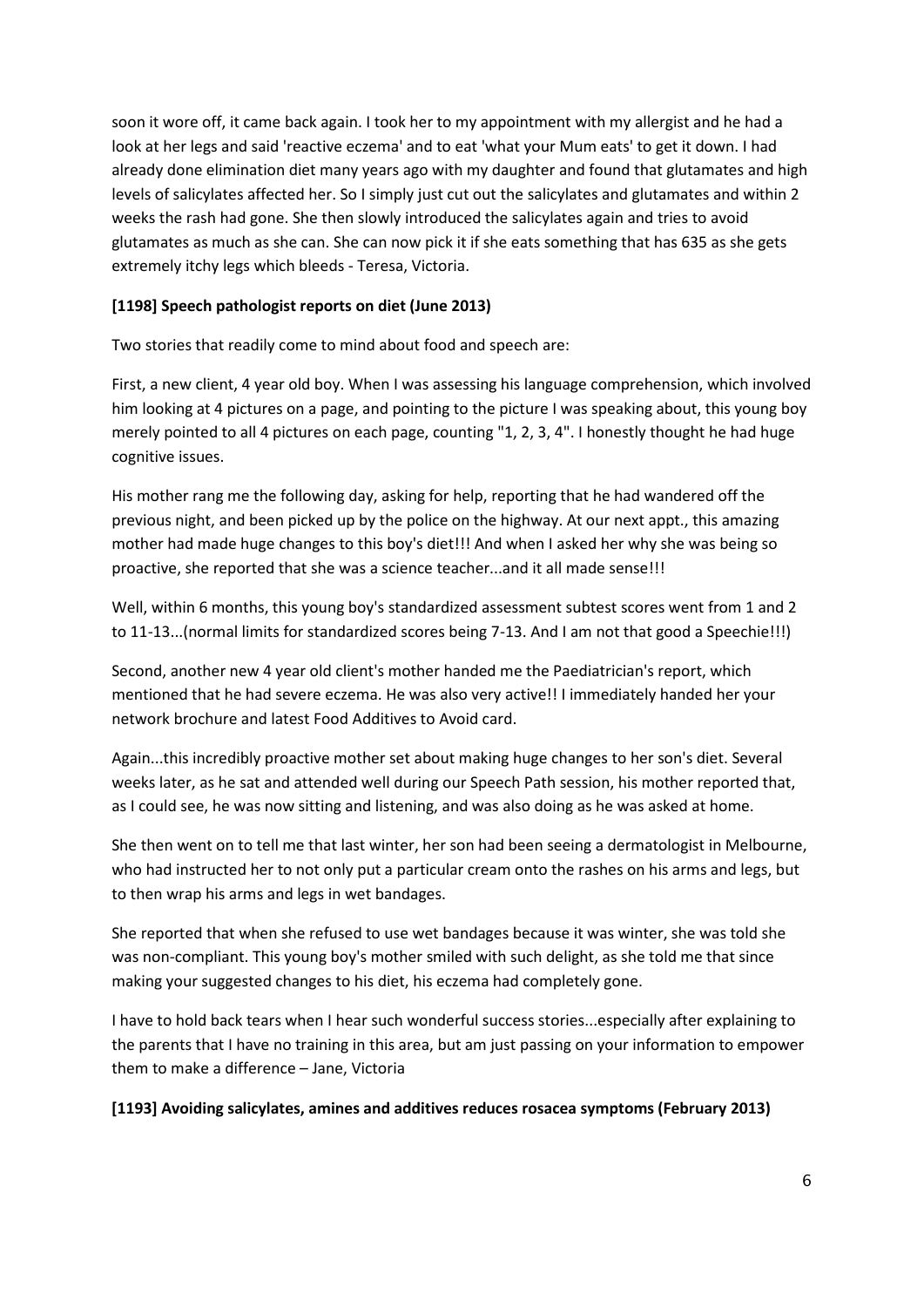I wrote to you quite some time ago regarding rosacea. My skin is still not 100% right, although avoiding salicylates, amines, preservatives and additives certainly reduces the symptoms of flushing, itching, and red pimples. - Lyn, NSW - see **[Rosacea and acne factsheet](http://fedup.com.au/factsheets/symptom-factsheets/rosacea-and-acne)**

# **[1116] My eating disorder (Bulimia 1-5 times a day and Binge Eating every day) has stopped (July 2012)**

I am 23. I led a high achieving, healthy active lifestyle until about 6 years ago when Bulimia slowly introduced itself into my normal, happy life, I nearly lost my scholarship and it ruined my VCE which I was unable to complete and was continued by many months of incredible ups and downs.

It then progressed to Severe Bulimia, Binge Eating Disorder, Anorexia, hospitalisation and long stays in inpatient facilities for people with similar issues. Everything seemed like a temporary fix, a week after finishing programs I was back to my old habits.

About 18 months ago, with my barely manageable eating disorder, I moved by myself to a new town ... I needed a new start, fresh faces and thought a change of scenery would help and it did :) I met my current partner after the first month of being here and he's been nothing but supportive of all my issues. To look at and meet me I'm you're average bubbly, blue eyed, blonde hair, healthy looking girl and I think it was quite a shock when he first he learned what the "other me" was like.

After 6 months however things started to go downhill with my health - my asthma, hay fever and eczema went crazy - which had only ever happened occasionally over my life (but never all at the same time) as I've had them all since I was a baby.

What really bothered me was a rash on my face that I had never experienced before - swollen lips, eyelids, dark red blotches underneath my skin, which turned to swelling, my skin flaking off and incredible itchiness!! As my self-esteem wasn't that great anyway, this was a huge blow. I quit work, uni, and it ruined my social life.

I thought it may have been the natural environment around me, new town, new plants, pollens etc as it was sometimes accompanied by sneezing. My crazy eating habits were another likely culprit.

I went to the Doctor, he gave me some steroids which cleared it up but kept coming back. Then turned to allergy testing, cutting out certain foods through a nutritionist , gluten, all the usuals etc. Useless. Used all natural makeups, moisturizers, cleansers etc. Useless again ....

I've always known that preservatives aren't good for us, always eaten well in the past and thought of myself as fairly educated about food (that might sound strange when someone has an Eating Disorder but it's very common) but because additives had never been a problem in the past it never occurred to me that they could be the cause.

I found your website by chance whilst researching the issue on the net and along with your website's helpful info, photos and testimonials I knew I had found what I was looking for. I started cutting out the 600 number flavour enhancers and the 200 number preservatives (I wasn't aware that dried fruit could be so delicious but deathly for my skin!! I'd always make sure there was no added sugar but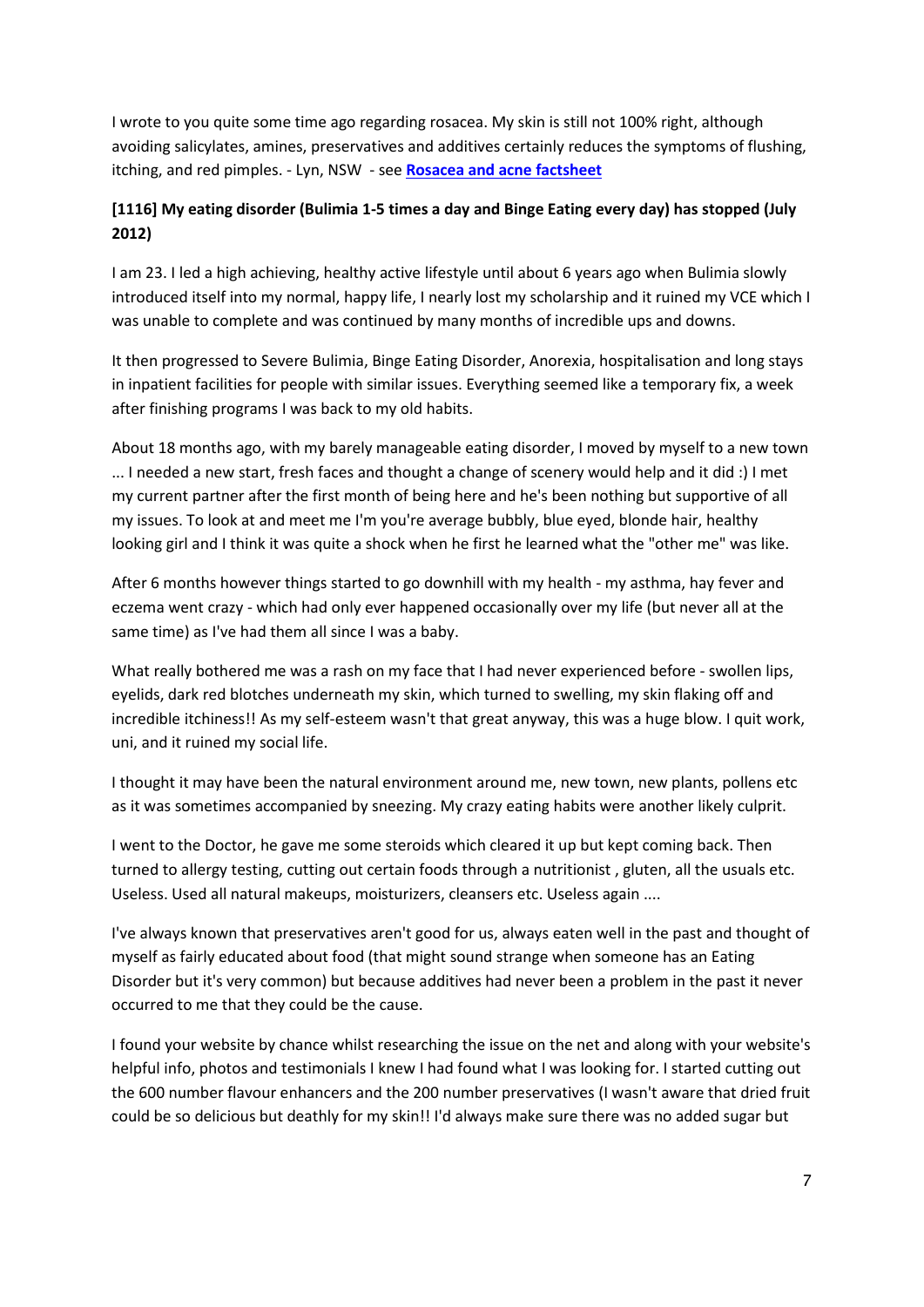that's all I worried about) ... Anyway, instant recovery ... now I'm trying to cut out the rest of the nasties too - in both foods and makeup.

We have always eaten loads of fruit and veg and always go organic when we can afford to but it's hard trying to buy food that both my boyfriend and I will be happy with as he's an eating machine who's affected by nothing and never puts on weight ;) We're getting used to it ... we're happier.

I myself have SO much more energy it's unbelievable, I'm sure it neurologically changes something in your head. My eating disorder - it was currently Bulimia 1-5 times a day and Binge Eating everyday has been completely stopped.

It's been nearly 2 months - I feel so free. Where it used to be constant, I now rarely have my crazy OCD thoughts filling my head with foods, food info or body image. I know it's only early days but I'm optimistic and am going to try my absolute hardest ... I honestly haven't felt this good in years.

I've never seen any information about the links between food additives and Eating disorders - I definitely intend to research this further.

Thank you so much for being a revolutionary voice and caring enough to share your knowledge with the rest of the world. You have seriously changed my life and inspired me to take action. - Jayne, by email

# **[1109] One-liners (April 2012)**

'We've been using your cookbook for a few weeks and her eczema rashes, hives, and swelling have been more under control than any time in the past two years!' – Jessica, USA

#### **[1088] Severe anxiety from salicylates (January 2012) COURAGE AWARD**

My daughter Rose is 7 years old. Since she was about 18 months old, we had problems with her waking every night with nightmares. Although her behaviour was not exceptionally good, it was not an issue at the time. When Rose started 4 year old kinder we started to notice that her eczema was getting quite bad and that it was not responding to any remedies that we tried. We saw doctors who just said that she might grow out of it. When Rose started school, there was a huge turning point. Her behaviour I would say was ADHD behaviour – tantrums, itching all over her body, stomach pains, still having nightmares, oppositional defiance and the list goes on, and the worst of all, severe anxiety with me leaving her. Rose's anxiety was so bad that she had to be physically removed from me when I left her at school, even punching and kicking at the teachers. Rose would not leave me at all, even on weekends.

With trying to counteract the behaviour part, I stopped all additives and preservatives. Rose's behaviour became so much better. We noticed that her sleep, and feelings of anxiety did not improve.

After reading your book, I made an appointment with a dietician and started on the Elimination Diet. Everything started to improve with Rose, in leaps and bounds, except the anxiety. With many trials, I have now established that Rose is very sensitive to SALICYLATES.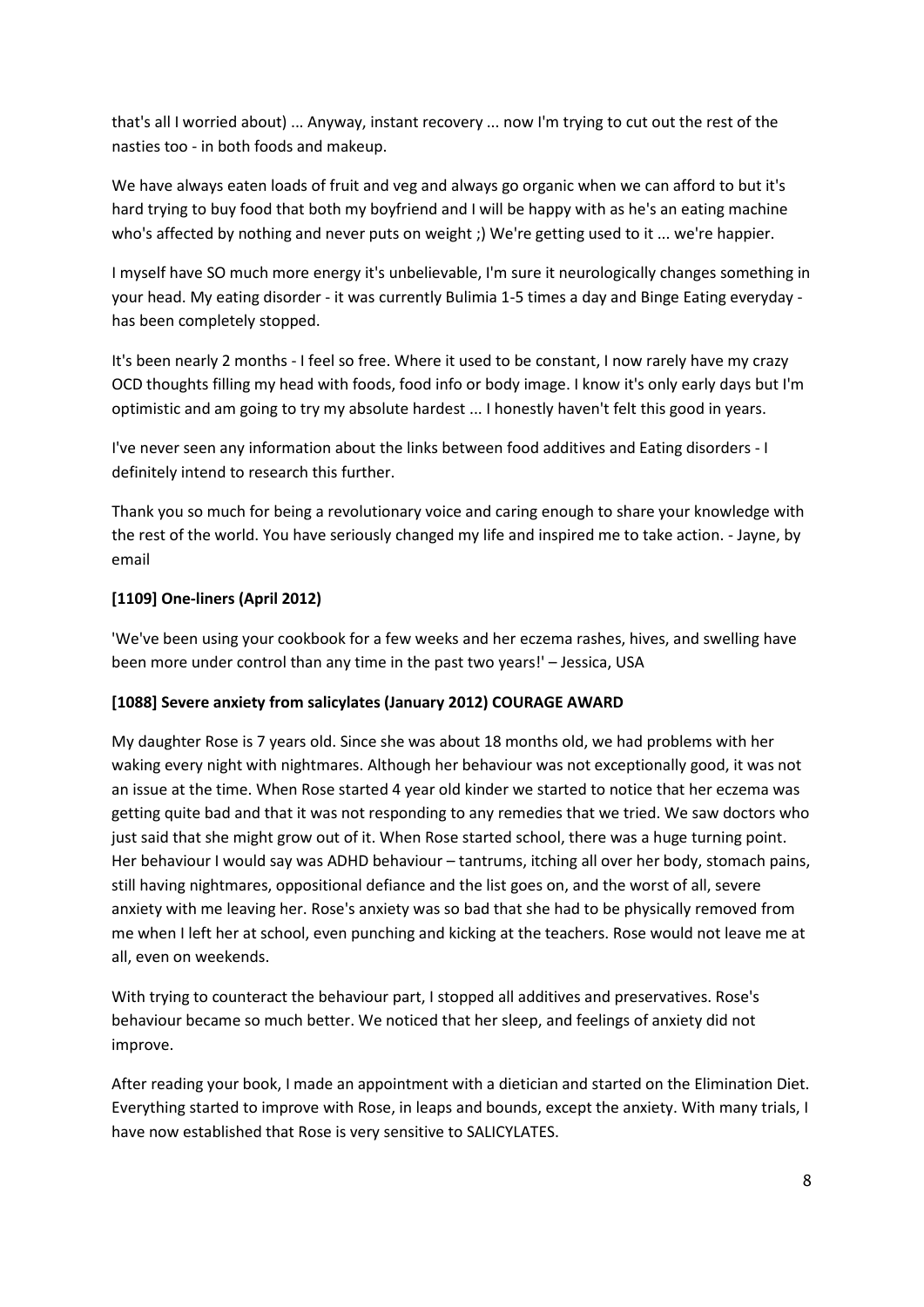I now have a daughter who is very confident, well mannered, has no problems sleeping, no eczema, nor does she have anxiety.

I can only say that without your help, I had no idea where to turn. The professional field let me down big time.

We have been doing this for about 12 months and I am a true advocate of Failsafe. I want to introduce this to our school. When my daughter was in Prep we had a lot to do with the Principal, as Rose spent a lot of time in her office, as they believed she was being naughty. Last year I was determined to prove them wrong by showing them that food did contribute to children's behaviour. I did often say that it was the food Rose was eating, but I know they did not believe me. I can now truly say that Rose's behaviour was as a result of the food, its additives and preservatives, as she is a different student. Well mannered, high achiever, leader material. Thank you. - Sharon, Vic

# **[1081] Our toddler was a little tornado on salicylates (December 2011)**

My husband was one of the first children to go on the Feingold diet in Australia in 1973. His parents still talk about the amazing improvements they saw although on that diet he was allowed pineapple, dates, cauliflower and mushrooms. I think some of the improvement was that they had a local butcher, they made their own bread, and they never ate out because there was no eating out then. They had a wonderful local chemist who made them toothpaste.

Because of that you would have thought we would twig much earlier to our son but we didn't. We avoided tomato and orange a lot because from when he first went on solids he broke out in a rash and did again a few times so we just didn't eat them. But he got worse over time. At 15 months he would run up our very steep street and then do 4 blocks of the neighbourhood, with us trying to keep up. I'm now pretty sure that was the kick he was getting from the salicylates. His absolute favourite was apricot teddies. We used to only let him have 1 or 2 every fortnight but that, along with all the other high foods kept him like a little tornado.

My husband's mum told us about salicylates when we went away on a holiday. His eczema got really bad and we thought it must be from the chlorine when we went swimming. She suggested fish oil tablets so we got some for kids but they also had high salicylates. He just went hyper in no time. He kept asking for more of them and that night he screamed and screamed all night and kept scratching worse than he ever had. He had welts all over him in the morning.

We tried cutting out just salicylates and saw some improvement but it just got bad again. Then I went hunting on the internet, found your book and we talked with our doctor about doing the RPA elimination diet. The change was noticeable, the biggest being less extreme mood swings and going to sleep at night. Bedtime used to be a 2 hour stint every night and then he would collapse in exhaustion.

We have seen head banging on two occasions, well after we started the diet. My sister gave him some yoghurt by mistake with Annatto 160b in it and he was a very loud very angry little boy. He didn't really have tantrums as such but did quite a bit of banging his head, wouldn't let us near him. He didn't want to be touched at all and kept threatening his little brother with all kinds of nasty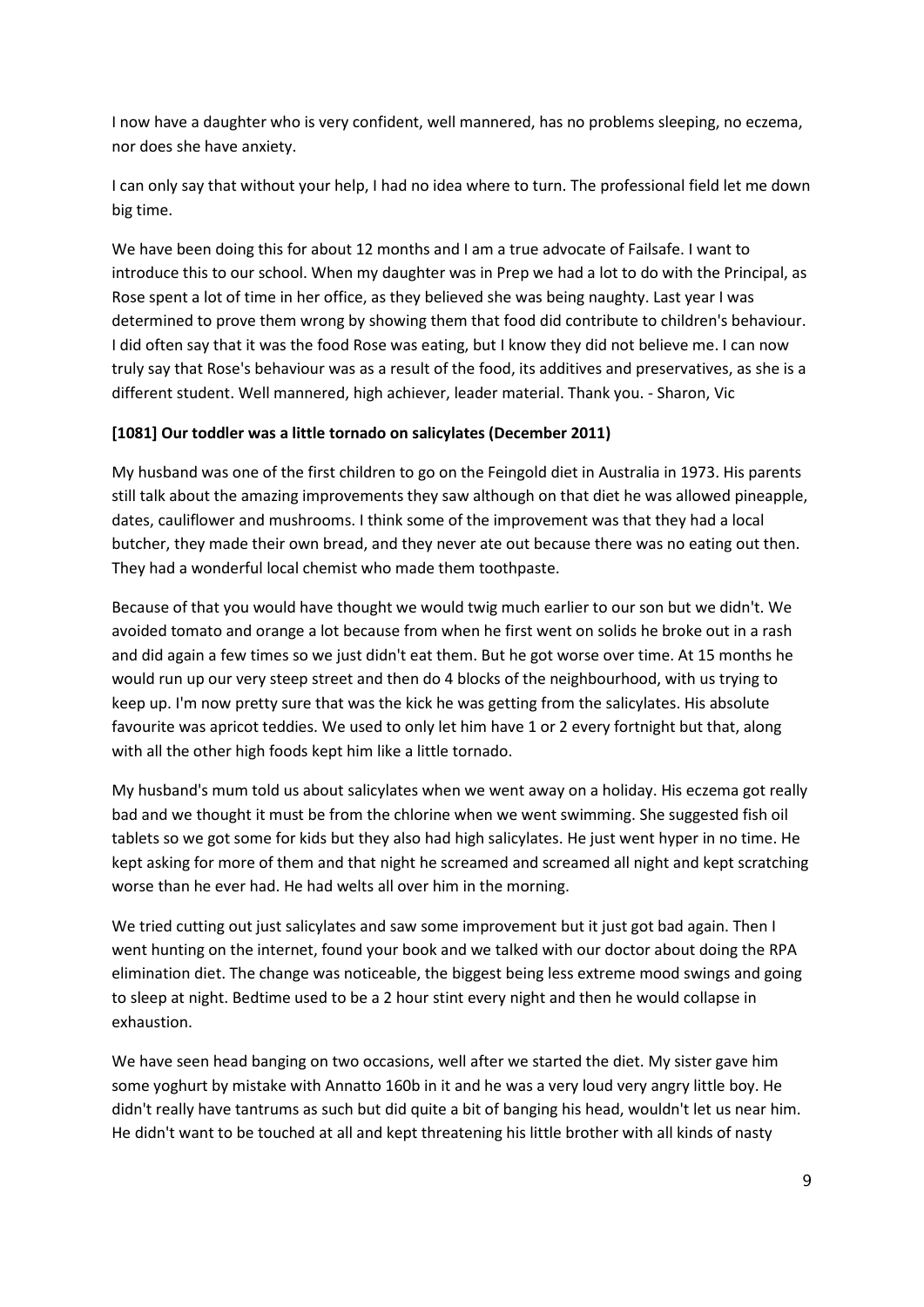things. A lot of yelling. He did not sleep at all well that night needless to say. It was the same the second time. – Susan, by email (Please report similar annatto 160b reactions to **[suedengate@ozemail.com.au](mailto:suedengate@ozemail.com.au)**)

#### **[1073] Some feedback from the Fedup Roadshow 2011 (September 2011)**

'My son has severe eczema', said a mother, showing me a phone photo of her 3 year old's terrible rash. What does he eat? High salicylate products such as honey flavoured cereal, strawberry jam and strawberry yoghurts … we hear over and over again that salicylates are a major contributor to eczema, yet many mothers do not know about this.

'Salicylates and preservatives including sulphites - in dried apricots - turned out to be the major problems for our son's severe eczema', said one mother.

'Even though tests showed my daughter had grown out of her egg allergy, her eczema improved when we took egg out of her diet again, as well as salicylates and additives,' another said.

#### **[1066] Anniversary: 12 months failsafe for severe eczema (July 2011) COURAGE AWARD**

Sleepless nights... what an understatement! We were averaging 2/3 hrs sleep a night when the kids' problems hit a peak. This went on for months.

We were at a loss as to what had taken over our family and was slowly breaking us all down to a point of no return. As parents, feeling helpless, exhausted, and desperate was quickly becoming our normal. For our children it was far worse, they were struggling constantly with scratching, bleeding and screaming in pain, day and night. Finding our 4 month old son bleeding in his cot was a regular occurrence. Then there were the times holding our 6 year old daughter while she screamed, thrashed, and clawed at her flesh causing it to bleed. All too often they were in unison and my husband held our baby trying to comfort him as he suffered the same way while I held our daughter.

A vicious cycle of skin infections, constant discomfort, and numerous trips to doctors who assured us it was just eczema only added to our desperation.

We knew the kids had allergies and avoided all the allergens as directed by specialists but unknowingly we were contributing daily to their severe discomfort by what we were feeding them and it wasn't even a bad diet ... or so we thought!

Our life line came the day we saw Sue on the local news, she mentioned itchy skin rashes and I took notice! Life changed that day. Slowly but surely we eliminated the foods and personal care products that were causing this chaos.

It is our anniversary this month ...12 months failsafe and our gift is 2 beautiful children with silky smooth skin (we regularly run our hands over it amazed at the difference), no more rashes, itching or screaming through the night & guess what?... they are both calmer & more engaged ... behaviour was not our original motivation to become failsafe but we have noticed the changes in them in this area as well and what an absolute bonus that is.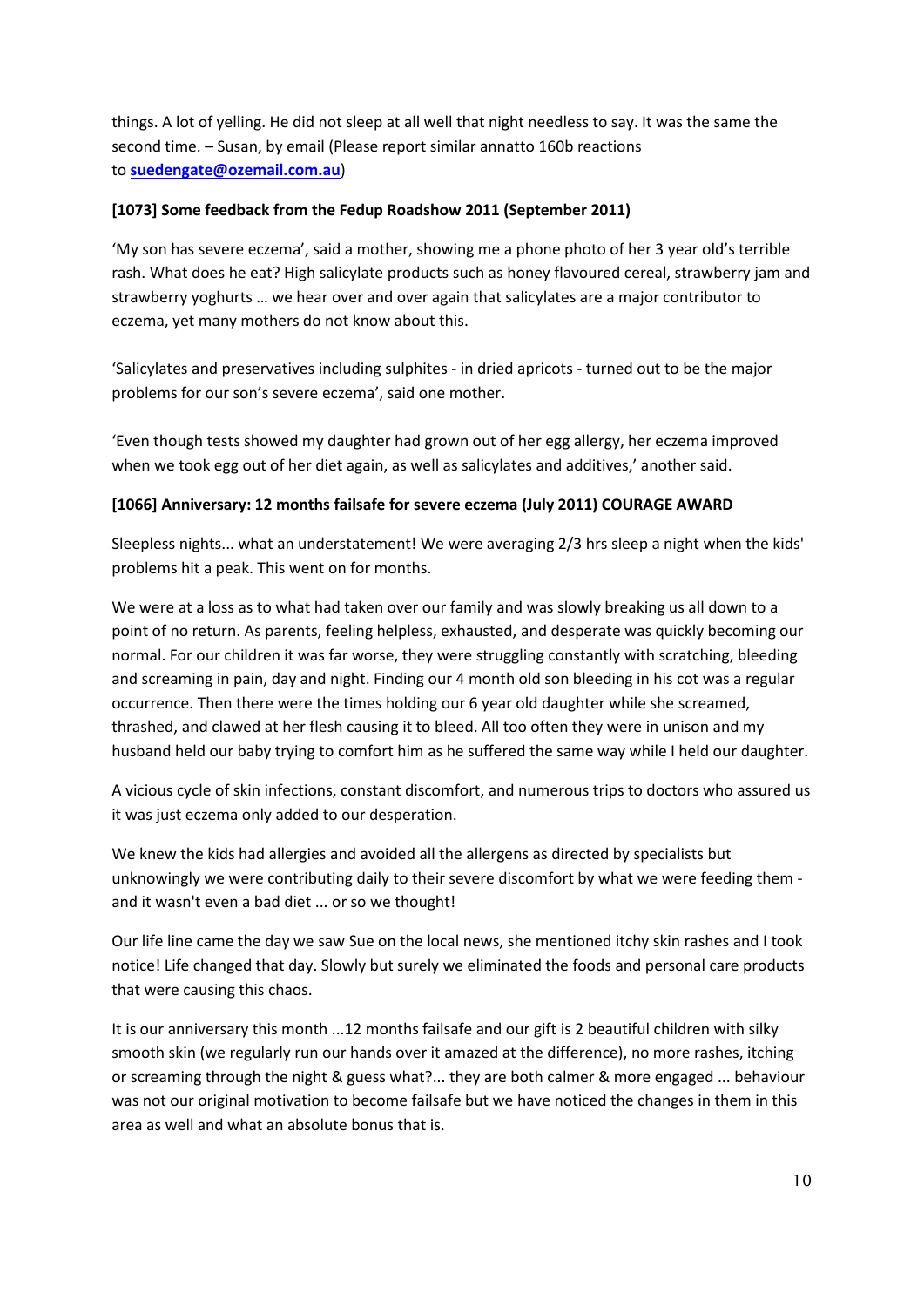Thanks Sue and Howard for your many years of research and hard work and also for giving us a place to turn when there seemed no where else to go, we are forever grateful – Deb (Deb is organising the **[Fedup Roadshow](http://fedup.com.au/information/support/fedup-roadshow-talks)** talk in Taree 2011)

#### **[1065] 220: Sulphites and eczema – "it pays to be persistent" (July 2011)**

*Feb 2011*: I live in the UK. Since childhood I have suffered from sporadic, mild eczema, but for the past 8 months I have had a severe rash, starting on my arms and legs and then spreading to my scalp and stomach. It has been unbearably itchy. In this time I have been prescribed Betnovate ointment and anti-histamines and been treated twice for scabies! The rash has eased several times and then come back again.

After reading about "ribo rash" I realised that I had been using instant gravy granules regularly during the past year and that these contain E635. I am also allergic to (British) chocolate and have to be careful not to eat too much, too often. I can, for some reason, tolerate Belgian chocolate though.

Thank you for the information on your site, it could be a turning point for me.

*May 2011*: I've cut additives out of my diet altogether but wine seems to be the culprit. Since I stopped drinking it the rash is very slowly clearing. I'm also mainly dairy free at the moment. When I'm clear I'll start to introduce these things back slowly and see what happens. Now that I've narrowed it down I need to pinpoint exactly what the cause is. It has made me realise though that a lot of the time we really don't know what we're eating!

*June 2011*: I'm able to let you know that sulphites would seem to be the problem. I'm managing to cut them out of my diet, although it's difficult as they masquerade under different names and are in most manufactured foods.

Unfortunately they're in most wines too in fairly large amounts and so I've also had to give up my favourite tipple. My rash has virtually disappeared, with just a few stubborn patches remaining, and it has left red marks which I'm sure will fade in time. A year of hell, really.

I hope my story might encourage other sufferers to 'turn detective'. It certainly hasn't been easy because my symptoms don't show straight away but it pays to be persistent – Lynn, UK

(There's no need to give up your favourite drink, SO2GO removes sulphites from wine - Sue)

# **[1064] Salicylates: "they said he couldn't come back to preschool unless I did something about his behaviour" (July 2011)**

I just wanted to say thank you so much for the website and books! My son has been on failsafe for 8 weeks now and it's like a cloud has been lifted from our family. We have our little boy back!!

Riley's physical problems started at about 2. His face was constantly covered in a horrible red rash. This rash moved to his bottom and his nappy area was full of blisters and skin so raw it would bleed. Sometimes it got so bad he couldn't walk properly because he was in so much pain.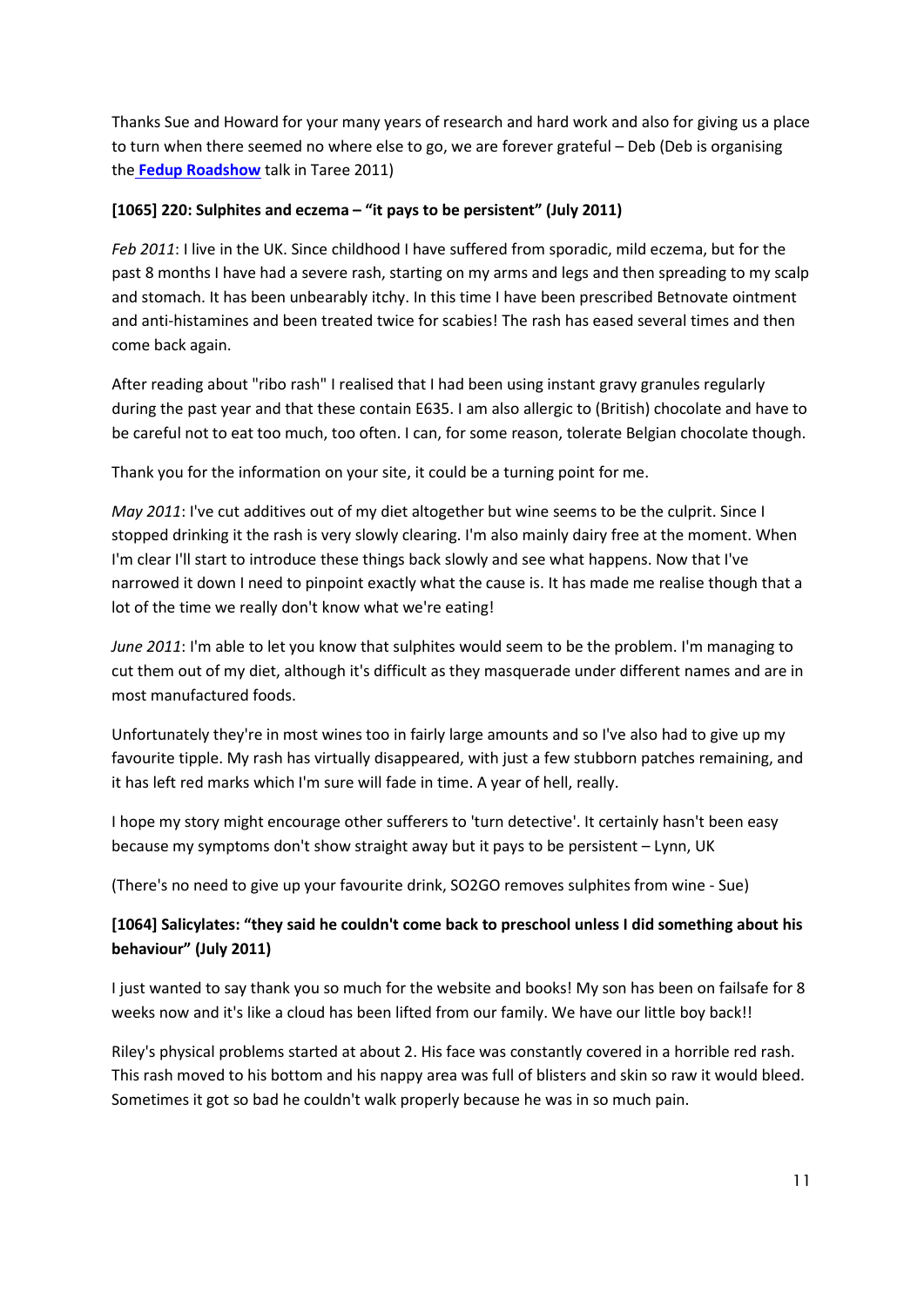At 3 the behavior problems started. Riley had little energy. He didn't play with toys much and preferred to be in front of the TV. He had a lot of fears and anxiety and most of all he was angry. Most of his anger was directed at me and he would hit, pick and slap me often. I would spend days in tears not knowing how to help him. At preschool it was pretty much the same, Riley had a very short fuse and the kids were all scared of him because of his outbursts.

Eventually they asked me to get him assessed because they believed something was wrong with him. I was told they couldn't handle him anymore and said he couldn't come back unless I did something about his behaviour. I tried lots of different things but nothing worked until I was told about failsafe.

The change in these short 8 weeks had astounded everyone. His teachers at preschool asked me who was this boy? he now is friends with everyone, hardly had outburst and often says I love you to his teachers followed with lots of cuddles and kisses. He has energy now. He doesn't want to watch tv, he wants to dance and run in the backyard and play games with me. He no longer hits me and our relationships is closer than ever. No more rashes either or anxiety!

He is affected by salicylates and we are soon going to test amines but I suspect he won't pass that challenge as he seems really grumpy the day after I have given him a banana or cheese.

I have been telling everyone about this diet and I will continue to share my story. Thanks so much. I can't even imagine how you have changed so many families. –Jodie, by email

# **[1012] Eczema exacerbated by dust mite allergy (March 2006)**

A few years ago my son's health was declining with eczema attacks lasting several hours, and hives breaking out without us knowing the reason. He was already on a restricted diet but he was awake for 2-4 hrs every night, screaming "please help me, Mummy", and his legs were sometimes so scabbed up that he could not straighten them enough to walk. He was five. Eventually, we found the problem was dust mites. We knew he was sensitive to them because he had been allergy tested by a doctor, but I had "relaxed" a little with the vigilance I had previously had. And then I realised that the whole time, he had a big tear in the dustmite cover on his mattress.

So I went back to using the dust mite wash from the supermarket, and washing his sheets four times in clear water after that, and hanging them on the line all day, every six weeks. And washing his sheets in hot water every three days. And clearing his bedroom of everything except a bed, and wetdusting once a week. he difference was amazing. The first night, he actually slept through. And now, a year and a bit later, his legs, which were just big scabs from bum to ankle, are beautiful creamy soft smooth skin. And a much happier boy. The emotional scars are still there, and taking time to heal. We got a book about eczema by a dermatologist that discusses the emotional toll on the family, and it is so true.

#### **[1011] Allergy to Sorbolene (March 2006)**

When our daughter first developed a rash our GP diagnosed it as pityriasis rosea, which is uncommon but not unheard of in babies and resolves itself after about 6 weeks. Two months on the rash was still there, so since then we have been trying to figure out the cause via the GP,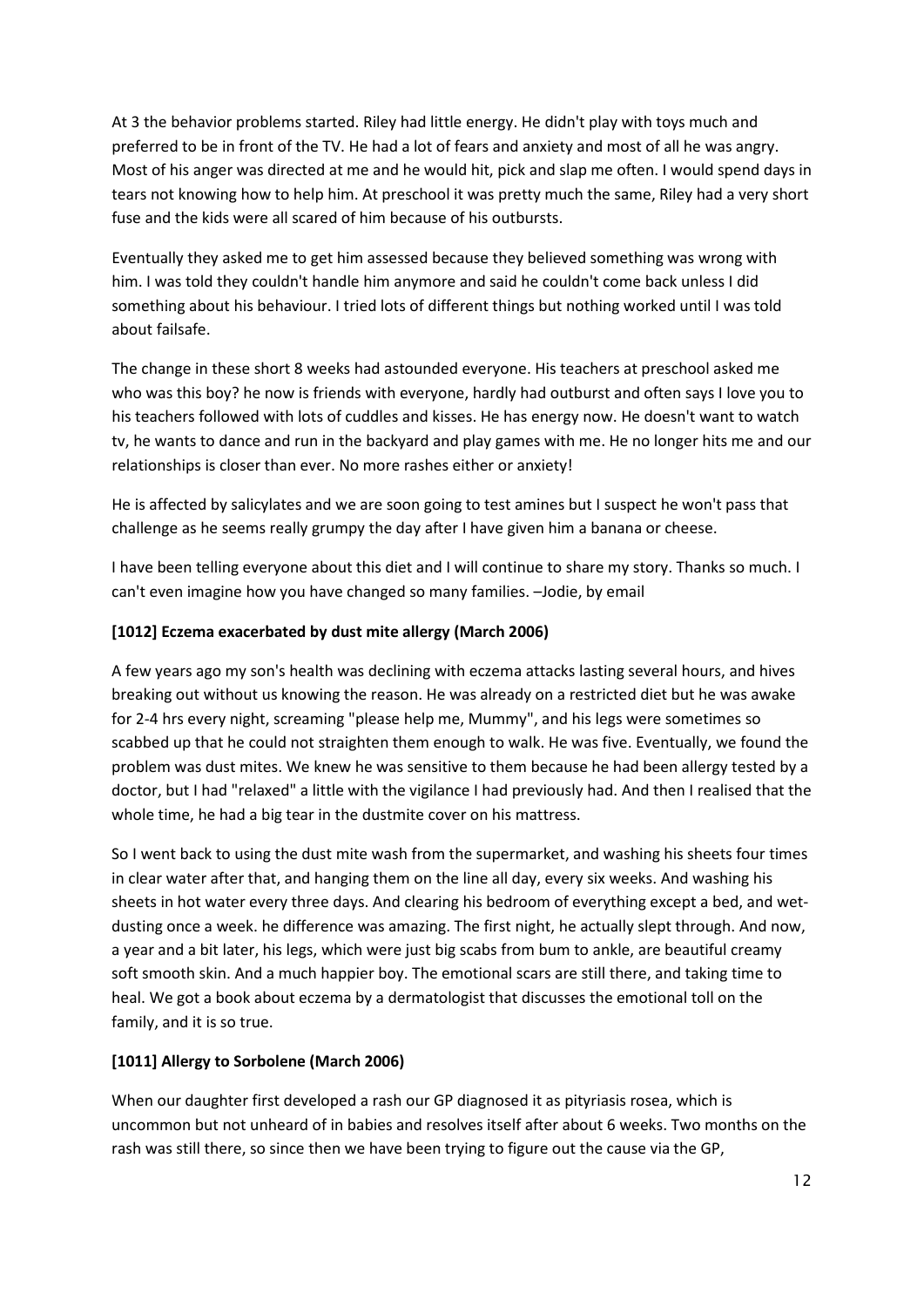naturopath, paediatrician, etc. Then one day I took my daughter to see the clinic sister who has seen her rash LOTS of times and mentioned to me almost in passing that some people can be "allergic" to sorbolene. Apparently people can build up a sensitivity to it over time and we've been slathering it on our poor daughter for months! I stopped putting it on and within a day her rash started improving. [Sensitivity to Sorbolene can be to the ingredient TEA which is used in the Redwin soap, above]

#### **[989] Annatto 160b: eczema, tantrums and head banging (March 2011)**

My son William had eczema behind his knees when he was 6 months old and then it went away. In October this year it reappeared (just before his 2nd birthday) with a vengeance! It was behind his knees and then spread to his legs, patches on his arms and his entire chest was rough. Fortunately we got onto it quickly and he didn't suffer with any broken skin, however the key things I took out were vegemite and grapes. He had only had vegemite for a few weeks but it took ages to get the eczema to go again. After spending a weekend with my mum, William had eczema behind his knees again. The only thing she gave him which I never do was Vaalia yoghurt (160b) so I took that out and double checked EVERYTHING he was eating for 160b and bingo! No eczema since, with the added bonus of far fewer tantrums. When I realised he had yoghurt with annatto at my mum's house (and had a little eczema again) I threw out everything that had annatto in it (Heinz kids muesli bars which I was giving him occasionally). The other reason, apart from eczema that had me throw out annatto was his tantrums. William washeadbanging again, which he hadn't done in a while. That day I took out annatto and that was the last time I saw him headbang, and that was in November!

He still gets frustrated and chucks a wobbly every now and again, but there's been a big big change since removing annatto. If a normal tantrum for William is a 3/10, they were 8/10 before I eliminated annatto. – Margaret, by email

#### **[956] Feedback after two years on failsafe (August 2010)**

Our family have been following the Fed Up books for over 2 years now for a 5 year old daughter who was reacting severely with rashes on her face & body & a son whose doctor wanted to prescribe ADHD medication.

I can happily report that our daughter is rash-free and in fact after 7 years she doesn't even have eczema anymore. I believe her immune system has improved dramatically since being mostly failsafe. She is a healthy beautiful clear-skinned little girl with a good resistance to illnesses these days. My son is also progressing well with a mostly failsafe diet and fish oils to help with concentration. (our biggest problems - artificial colours & preservatives & in my daughter case - corn as well).

Just as an aside to this story - I put up with dreadful headaches every day for about 15 years, along with the headaches I got muscle cramps in my neck & shoulders. I was on a muscle relaxant for years until visiting a chiropractor. I went off the medication but after some weeks had a return of the problem after eating bacon & ham.....I am now convinced it was nitrates that were giving me the problem, and I have proven it a couple of times since. I have read about headaches & nitrates but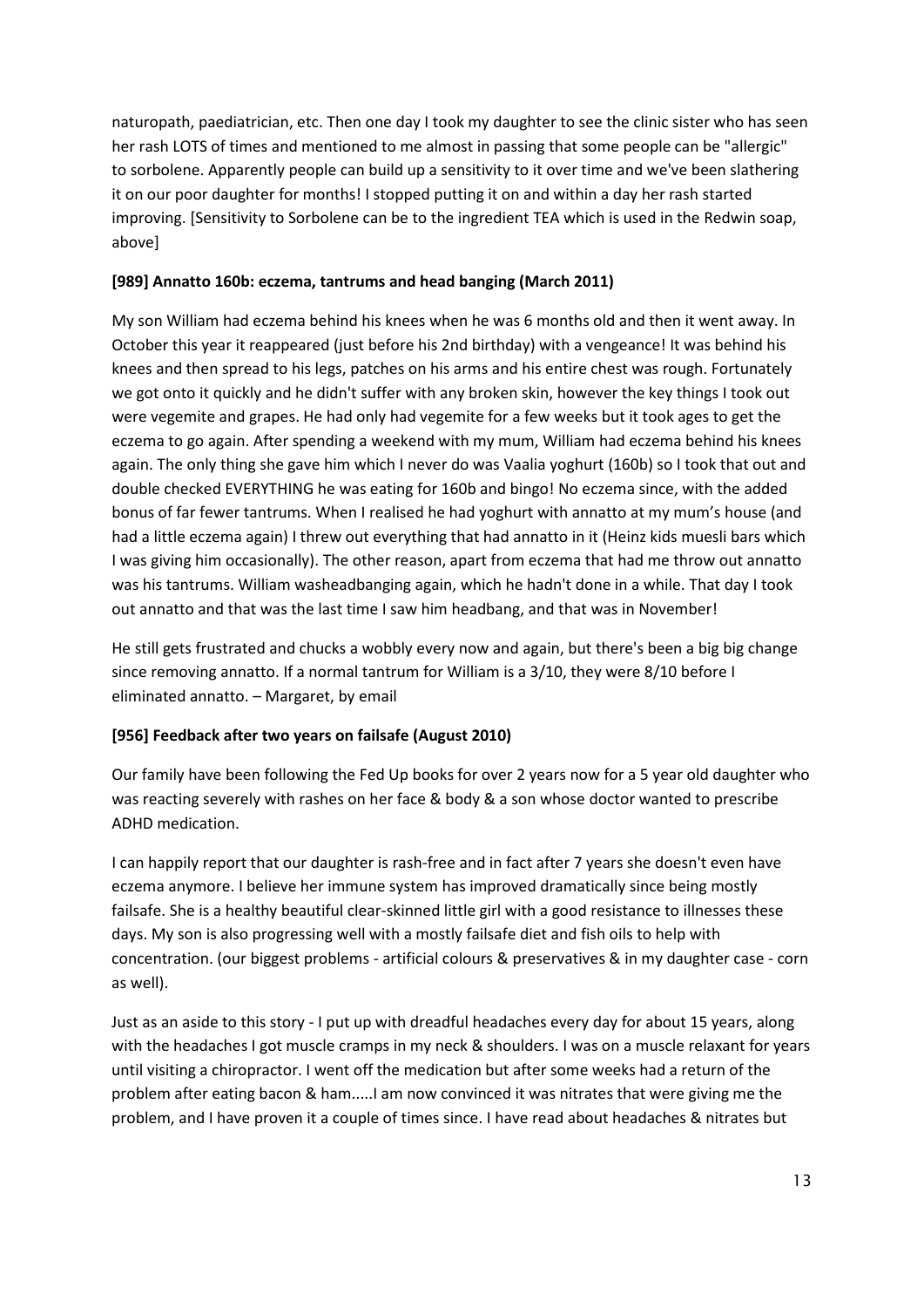can't find anything on it affecting the muscles - for years I thought I was just being uptight!! - Julie by email

# **[949] 319,320: Itchy red burning rash/eczema due to antioxidants in hot chips (October 2010)**

My 14 month old ate some hot chips at a restaurant last weekend for lunch and two hours later she had a very bad red burning rash/ eczema all over her body. She has had eczema from a newborn relating to milk but has out grown this intolerance. I was surprised at how bad her reaction was; very red and angry looking all over her body, very irritable and would not leave my arms. I was also very surprised at how quick the rash came out!! I called the restaurant they said the chips come already cut and packaged with ingredients: Vegetable Oil, Soya bean, Cotton Seed, Sunflower and dextrose. Chips are then cooked in Vegetable Oil with antioxidant E900, E319 and E320. Do you think it might be the antioxidants or something else? The chips did not have chicken flavouring on them - I thought of that and asked them they said no seasoning at all.

Two weeks later: went to a McDonald's Birthday Party today and while I was taking one of my other children to the toilet a friend gave my daughter approximately 10 hot chips (ingredients include antioxidant 320). When I was putting her to bed tonight she had broken out in eczema on her face and body. Only small patches, nothing like when I first contacted you regarding a bad reaction to hot chips at a restaurant and she ate a lot more that day. I am thinking if she had eaten a lot more the reaction would have been worse! I presume I can now say she definitely has a food intolerance to antioxidants as she has now reacted twice to hot chips with antioxidants 319 (TBHQ) and/or 320 (BHA). - Breda, NSW

# **[942] 621: Supraventricular Tachycardia (October 2010)**

Over the past 15 years I have suffered from numerous things - CFS, IBS, Supraventricular Tachycardia, rosacea and itchiness. Post 2000, things were going along fairly okay CFS wise but I developed the SVT after the birth of my son in 2003. I had this corrected in 2007 (very long diagnosis!) but still continued to suffer the odd palpitation here and there. My IBS started in 1999 and I would swing from constipation to diarrhoea. My rosacea had been with me since 1997 and nothing would take it away. The itchiness started in 2008 and so did the headaches.

To cut a long story short, in January of last year I decided it was time to start looking into diet seeing no-one could work out what was wrong with me. So I went totally preservative, colour and sulphite free and purchased your book.Basically followed everything on the list of things to avoid. I did the same for my children. My rosacea disappeared! I also stopped itching and started to have less headaches and heart palpitations. I identified that sulphites affect my breathing, MSG affects my heart, something gives me headaches and 160b makes me itch. However, my diarrhoeaand fatigue still remained. Eventually I looked more into salicylates (despite what the dietician thought!) and that was the final piece of the puzzle. - Rachel, NSW

# **[899] Really bad eczema in baby (February 2010)**

I have been meaning to write for ages to thank you for the Fed Up work and for the wonderful contacts. I am seeing your recommended dietitian. Previous to changing to a low chemical diet our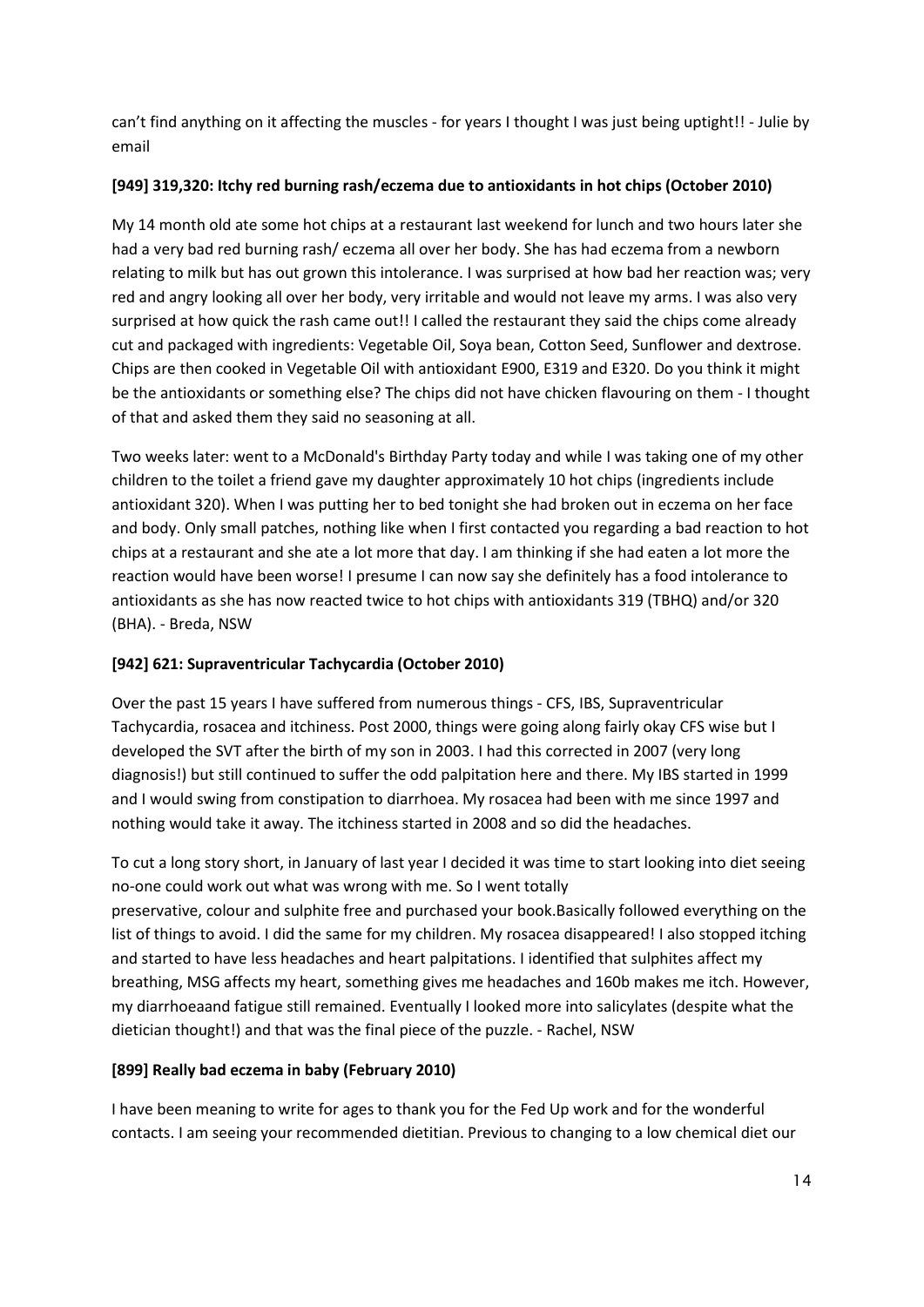baby has suffered from really bad eczema since 3 months of age, has been to hospital twice and wet wrapping once. Now he has a small patch under his chin only when I eat a suspect food (shallots, golden syrup etc) and that is all! I am a complete convert and find the Fed Up and RPA books wonderful. It is so hard not to run up to strangers with eczema kids to tell them to at least trial modifying diet to low chemical.

The dietitian is wonderful and very encouraging. I am still able to breast feed our baby, and we are alternating challenging him through my diet and adding a new food for him. He now eats rice and choko, and I am challenging soy first. The limitations are tough, especially around this time of year, but so worth it for happy healthy children! Thank you, thank you, thank you.... - Natalie, Sydney.

#### **[879] Miraculous change in extreme sleeping problems (November 2009) COURAGE AWARD**

I was a single mother living alone away from family support, breastfeeding and juggling a wonderful son who at 12 months was barely sleeping 4 hours a day. Most days he looked as if he had drunk a can of "red bull" - eyes rolling, twitching and distant - and sleep only ever seemed to come lightly for short periods once he was beyond exhausted.

He had a rash all over his body that just kept spreading and it made me cry watching him tear at it all day and all night without any relief.

At 12 months I put him into a local day care centre for 2 days a week for some sort of break (sleeping sometimes in the car just around the corner too tired to make it home to sleep after dropping him off). He was a real handful there as he would not settle and ever sleep and would upset all the other babies with his screaming.

I was beside myself by the time I swallowed what pride a new sleepless mum had left and sought every kind of assistance I could - my baby health nurse, my local doctor, and then another doctor all said it was normal (as they all shrugged their shoulders) and the eczema was a lifetime hereditary thing ...

I was even assessed at a local government "sleep clinic" on the gold coast - an awful experience with him not sleeping at all for them and them saying 20 hours without sleep "may be normal for him " - (bugger me !!)

After my lowest darkest point whereby at about 14 months he barely slept in 40 mins increments I was sent to the state children's sleep school in Brisbane. The basic program philosophy is about controlled crying - but that wasn't his problem …

It was a 5 day hellish event I would wish on no one. He screamed and cried for the first 3 days solid and set new limits in sleep deprivation - made easier the 3rd day only because he totally lost his voice and his screams couldn't be heard !!! By day 4 he slept (passed out) from sheer exhaustion - so that was apparently a success and I was sent home day 5!!

After only a day or two at home it was obvious there was no improvement.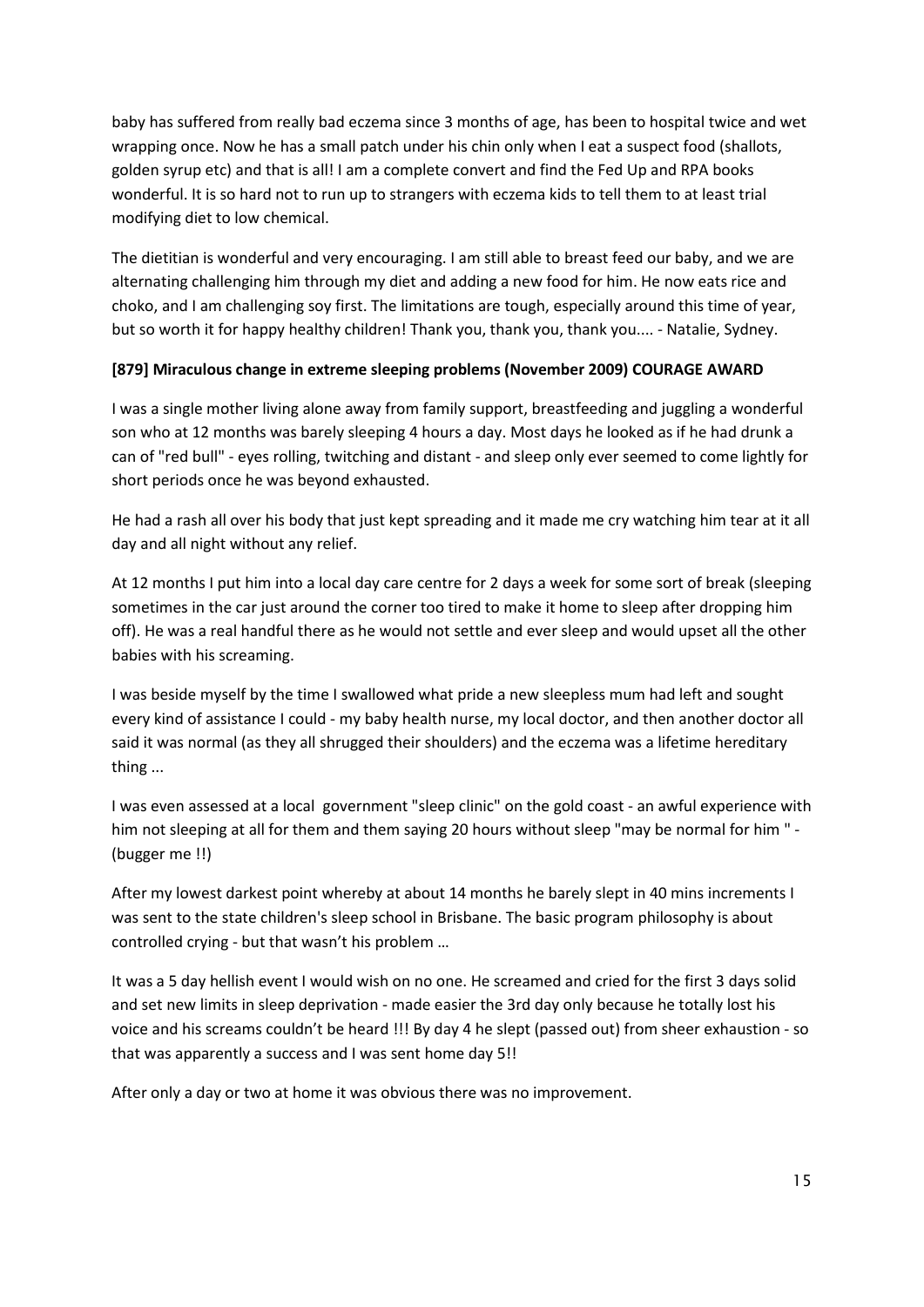The next few weeks as I contemplated our future without support, sleep or potential for work as things stood really took its toll, until I was blessed to come across a pharmacist in our local pharmacy. She sat me down and really talked me through the failsafe approach - and really took the time to make it sink in. I was an unwilling participant as when you are so exhausted anything new seems to be insurmountable.

It took 4 days!!! only 4 days !! from having someone waking 8 times a night to 2 times a night!!! from sleeping 4 hours a day to 8 hours - and 10 hours by the end of the week. Once I switched to A2 milk the loop was complete and he started sleeping the night through by the end of week 2. The change was nothing short of miraculous.

For my son to go from the least favourite boy in his kindy to the favourite almost within a week!! It was like someone had handed me a new son.

He became an affectionate loving inquisitive boy that every mum would be so proud of - no tantrums, no fits of rage, renewed energy and able on concentrate on things so much better he simply bloomed, like watching a wilted flower come back to life after rain.

His rash completely healed - completely!! He is now 2.5 years and it has never returned!!

When I tell people about all the positive changes we have had on the diet, they seem to think the diet I fed him before failsafe was really poor. They assume it was full of red cordial, McDonalds, coloured commercial lollies etc but I was aware of colours and MSG and he NEVER had those. At the time I was following the diet recommended by the child care centre. It was the sulphur dioxide in dried fruits, the hidden nitrates in meats, and natural colour 160b I wasn't aware of, that were our biggest problems, also I was breast feeding at the time and was having more "junk food" and stimulants from comfort eating to keep me functioning so he was getting it that way. I realise my mistake in overdoing a "healthy diet" mostly consisting of a mega high salicylates, high amines and glutamates!! and although I was careful about colours and some preservatives, my son's biggest and most immediate reactions came from fish/ meats/ and preserved fruits.

Having followed all the information you have put out there in the Failsafe Cookbook my son has thrived!! He has come from behind to be the tallest and fittest in his class. The effect this failsafe lifestyle has had on Patrick has been evident to all who knew him "before diet" as we call it.

I often have people ask me about your work, especially from his childcare centre as they have followed his progress and it's so rewarding to see the individual but still dramatic change it has on other babies, toddlers and children.

I get angry when I think of the torment and the lost first 12 months of his life - and that a children's hospital in a week could not assist or pick up what a pharmacist did in seconds - but promise in my own prayers of thanks for you and the pharmacist that I will do my best to help those similar suffering mums that cross my own path. Thank you. - Patrick's proud mum, Qld

#### **[855] Ham sandwiches cause behaviour, eczema, concentration problems (October 2009)**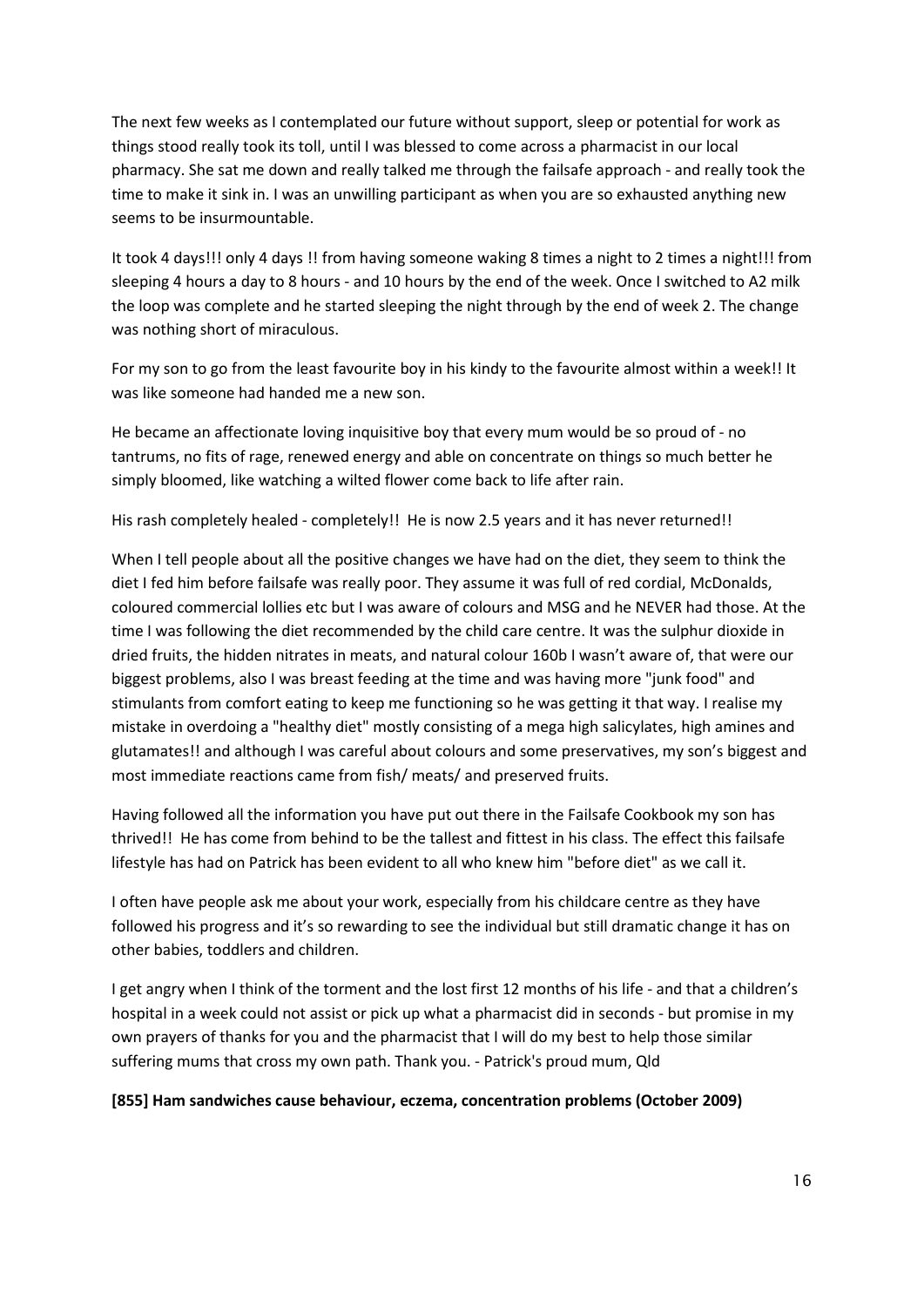A few months ago we went over to Europe. When we came back my 6 yo son went back to school and started getting very clingy, crying and not being able to read or write properly and was not able to concentrate. I have had trouble with these symptoms on and off over the previous year and a half. I mentioned this to my friend, she gave me the book and I started your additive-free diet (we did not eliminate fruit/veg or cheese).

After about 1 week everything had improved dramatically. I waited about 4 weeks before I introduced nitrates (ham). He went pretty nutty after eating it, not violent, just manic. The next day he had bad eczema and was unable to read or write properly when I asked. The teacher also mentioned that he was having trouble concentrating again. He was also crying and clinging to me when it was time to drop him at school. The effects lasted about 5 days. I realized of course that when we had come home from overseas he was having ham sandwiches (not something he would normally eat). I then went back to the additive-free diet again. Michelle, by email

# **[854] A GP's opinion about salicylates in foods (August 2009)**

My son's preschool required a letter from a doctor confirming that Charlie couldn't eat salicylates (because lunches were provided).

When I told him Charlie reacts to salicylates in food with eczema, asthma and behavioural problems, my GP said that made sense, since people with asthma are told not to take aspirin because it is high in salicylates.

I was astounded. "Then why don't you tell them not to eat high salicylate foods?"

He replied honestly and from the heart that as doctors, they weren't trained in nutrition and so they didn't know about salicylates in foods. - Helen, NSW

# **[845] Eczema and additives (August 2009)**

Nearly two years ago you referred me to a dietitian. My daughter Zoe was under her for approx a year for eczema problems. During that year she did the elimination diet and then the many food challenges. Zoe will soon be 3 and today she is a different child. Before doing the diet the pediatrician had talked to us about doing wet dressings. The diet showed that sulphites, nitrates and food colours both artificial and some natural affected her eczema badly. Sunscreen is also a big challenge for us. Anyway, I wanted to let you know how great the diet has been for Zoe and we can only hope that the manufacturers out there are able to find other alternatives for preservatives and colours. I find the biggest challenge is the byproduct sulphites like glucose syrup and vinegar. People always say to me how hard this must be for her. We are so incredibly lucky that she is not anaphylactic and that she has responded to the diet so well. She may only be 2yrs old but she always comes to us and asks if she can eat what is put on tables at parties and gatherings etc. Thank you once again for helping us out with Zoe and for getting the message out there. My girlfriend showed me the book and if it was not for that then I would still be following conventional medicine to combat the eczema. – Kirsten, NSW

#### **[841] Eczema-type rash linked with rosemary extract in Farex (August 2009)**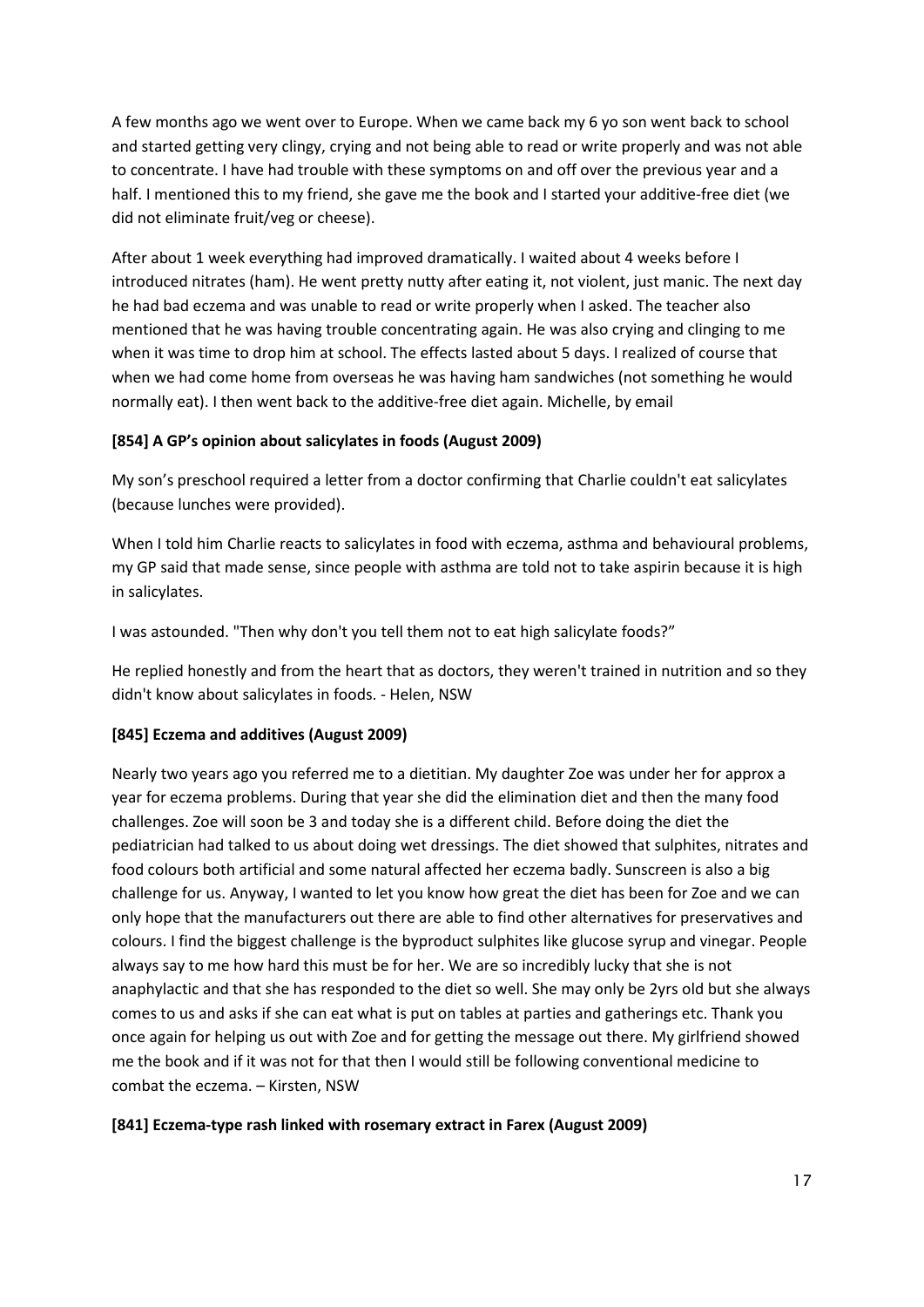I started our 5 month old on solids. She had a few days of farex (ingredients: ground rice, vegetable oil, vitamin c, antioxidant (rosemary extract), mineral (iron)). I noticed that she came out in a rash on her legs, the bubble eczema type rash. She has always had some form of redness behind her knees under her chin and in the creases (wet areas I call them) but this was much more obvious and red. I stopped the cereal and it settled down. I started again yesterday and the rash is back. I am worried that she will have skin problems that may be food intolerance and I want to do the best thing for her from the start. I have a friend whose daughter has such severe eczema and I just don't want to go down that path of creams etc. If I can do the right things for her from the start I will try. – by email (Rosemary is high in salicylates; salicylates are commonly implicated with eczema. You can make your own baby rice cereal: cook plain white rice with water, breastmilk or formula and puree in a blender)

#### **[839] Eczema related to salicylates and wheat in a breast-fed baby (August 2009)**

Our baby suffered severe eczema for 8 months and was in wet bandages for 4 months straight. We were also using advantan cortisone cream on her every night. At 7 months old both my breastfed baby and myself (mother) did the RPA Elimination Diet which made no difference to her skin condition. She has allergies to dairy, soy, egg and peanut which she never consumed herself and which I stopped eating when she was 6 months old and still breastfed. After the dermatologist from the RCH said that it was most likely a food intolerance causing the eczema (she was 13 months), I contacted you again and then tried removing salicylates from her diet again as she was no longer breastfed. Within about 5 days she went from being in wet bandages, very itchy, irritated and hyperactive to skin almost completely clear and requiring only tiny amounts of cortisone. She also became a much happier baby. We have since discovered she also gets eczema from eating wheat. She is on a very limited diet because of her food intolerance and allergies but we are giving her some Neocate to try to make up for what she's missing out on. Thanks so much for the tip on salicylates, although it is hard feeding her on a limited diet, it was much harder seeing her suffering, using steriods on her skin and keeping up with the constant bandaging. – by email, Vic

#### **[828] 621: 635: Better sleep and behaviour without glutamates (July 2009)**

I have been a huge fan of your diet, site, book, cookbook and dvd since it helped us sort out why our 2 year old girl was misbehaving. We did the full elimination diet very strictly and passed sals, amines but failed glutamates. We also avoid the nasty additives but haven't formally challenged those.

My little girl is now 3 years old. Her behaviour, sleep and eczema are so much better when she doesn't have glutamate or additives, however I have felt recently that there must be something still in her diet that is affecting her as she sometimes has mood swings, defiance, silly behaviour. I have been giving her home made stock and slow cooked casseroles thinking they are OK because she passed the amines challenge and I thought it was just amines that increased with ageing and cooking time but I recently read in Friendly Food that glutamate does too. – Michelle, Vic

#### **[715] Success with eczema (February 2009)**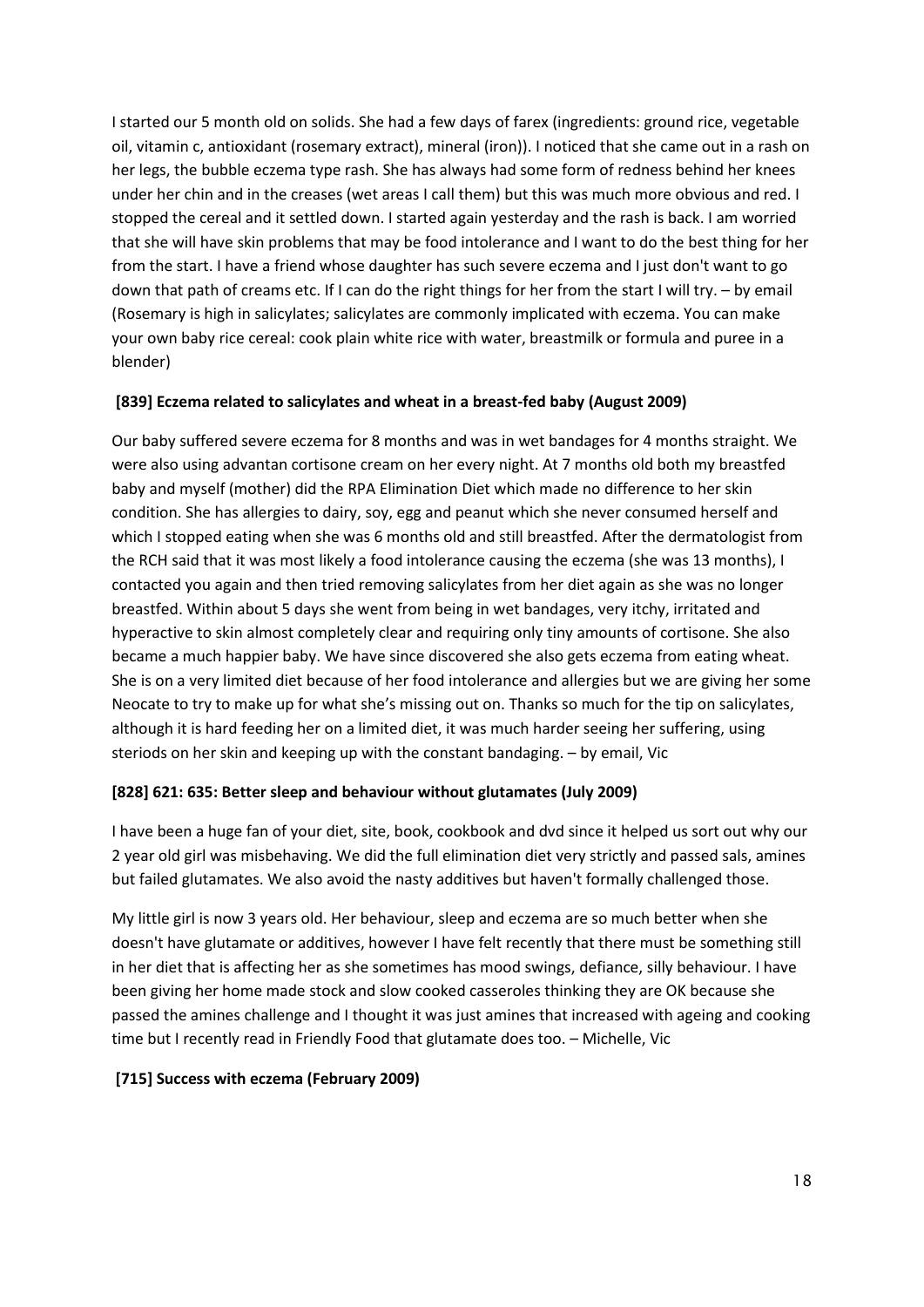I started the elimination diet with my daughter two weeks ago and for the first time in I can't remember how long her eczema has finally settled down and she is so much calmer and happier. My husband and I are just so thrilled with the results we have got in such a short space of time.

3 months later: my daughter is fantastic, the diet has been a huge success for us and I honestly can't share it with enough people. I was just looking back at photos of her the other day and I couldn't believe how bad her eczema was, in the recent photos there was none at all. We now know that salicylates are a real problem. Additives seem to have an impact as well but I am happy that they are no longer part of her diet and never will be.

Since our success a number of our friends and acquaintances that have tried it with the same results. As far as I am concerned the more people who know about this the better. Before reading your book I honestly had no idea of the real effect food had on us.- *Abi, by email*

#### **[705] Action-movie eczema (November 2008)**

My husband suffers from severe eczema controlled by diet. A couple of months ago he was watching an action movie with Harrison Ford in it. Lots of fighting, guns etc. He doesn't normally watch these sort of movies. By the end of the movie his skin had gone red, weepy and very itchy. Within a half hour of the movie finishing his skin had settled back down. – *Robin, Vic*

# **[704] Stress-related eczema (November 2008)**

Like story [705] about the amine sensitive man who developed a rash while watching a suspenseful movie, my daughter broke out in a rash all over the other evening after a particularly intense tickling and chasing each other around the house squealing session with her father ... My eczema also flares up when I'm under stress. – *Cherie, WA*

#### **[702] Diet not working 100 per cent - another soy intolerance story (November 2008)**

We have had a major breakthrough with my nine-year-old daughter. Over a year ago we did the elimination diet for her and worked out what her intolerances were - severe for dairy, moderate to severe for salicylates, mild for amines and reacted to all the additives. I wrote to you some time back noting that my daughter who had finally started drinking soy milk (in fact she was guzzling it down), was bed wetting again and old behaviours were returning. You asked if she was OK with soy.

So we removed soy (or so we thought) and the bedwetting stopped, unless she consumed anything with soy flour in it. For the next year we lived with a much improved daughter but it niggled at me that she still didn't seem 100 per cent and I thought she could be better. When we eliminated gluten and wheat she always had good days but I couldn't bring myself to take these from her already restricted diet and she found this very hard to cope with. She also continued to suffer from eczema behind the knees and in creases, but nothing extreme. I saw the dietitian, thinking that maybe I had re-introduced salicylates too much too soon, but when she had her baddays, going back to failsafe did not always resolve the issue. The dietitian was great and gave me some RPAH booklets and some good advice about nutrition, but I knew I was missing something.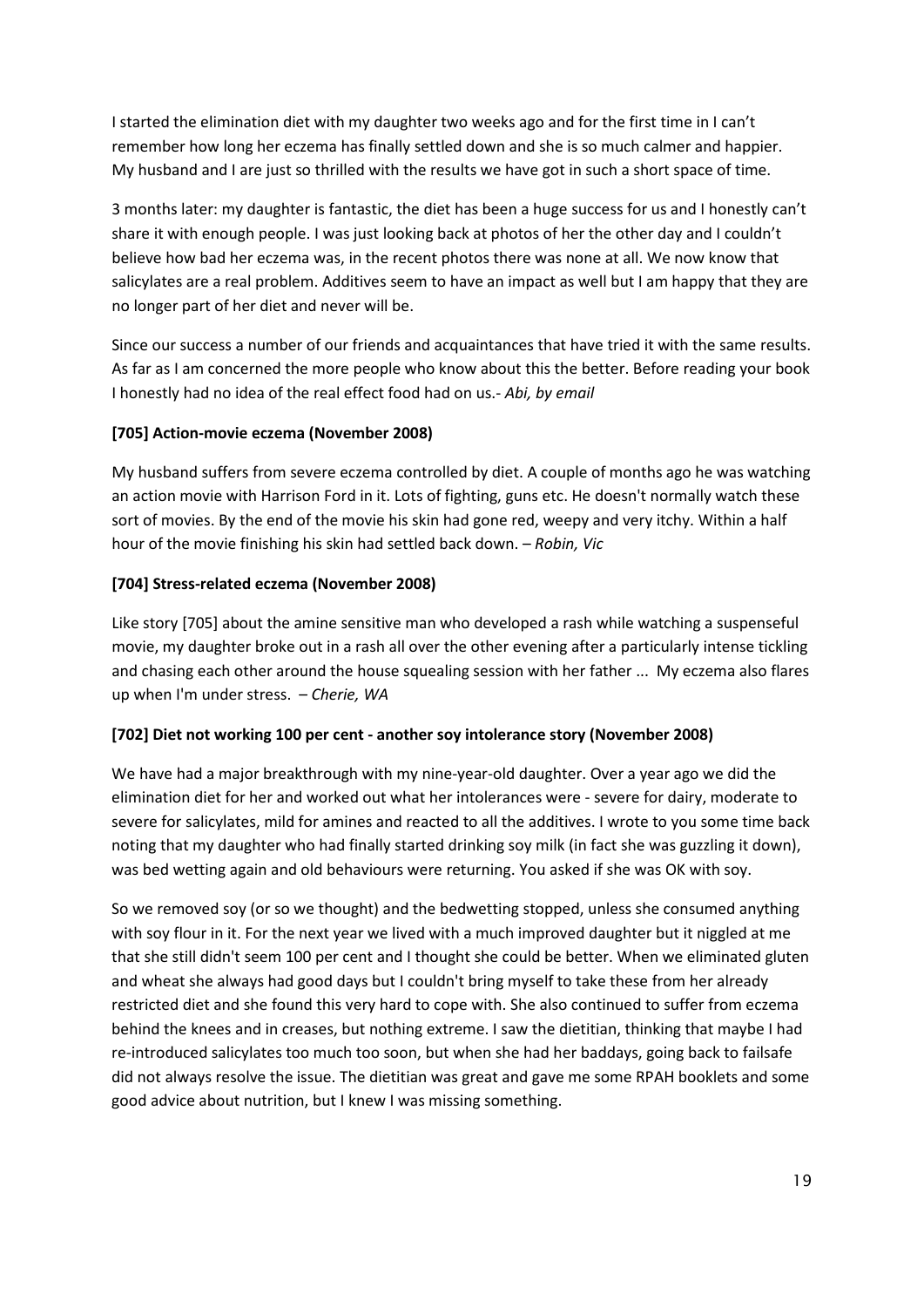So I trawled the internet, did hours of research, contacted scientists and then went and saw my GP for a referral to an immunologist, hoping that maybe there was a detectable food allergy of some sort - how nice and straightforward that would have been! Of course nothing showed up in a skin prick test, but the immunologist was a full bottle on the intolerance issue and at least didn't think I was a complete nutter. He said that I could wear myself out trying to look for more intolerances but that I should be grateful we had achieved this level of success for her - no-one was perfect after all and I should appreciate how she was now.

It has only been because we are now trying to figure out my three-year-old daughter's eczema that we have finally put together the last piece in my nine-year-olds jigsaw. She had had a particularly bad couple of days: instructions in one ear and out the other, deliberately annoying, disobedient, room like a tip etc and I was re-exploring the fed up website looking for clues about eczema when I came across the story "13 years of soy intolerance" (story 314 from April 2004), which I had read before. That writer mentioned that he avoided Soy Lecithin 322, emulsifiers 476, 471, 492 and vegetable gums from soy and other beans (410, 412, 415, 416, 461) as well as chick peas and tofu, because many soy intolerant people have cross reactivity issues with soy derivatives and other legumes. Of course! I rushed to my cupboards and discovered that for the past year and a half I have been feeding her these things on a daily basis: 471 was in her Arnott's plain water crackers, the Canola puff pastry and the Baker's delight plain white iced finger buns and also in the brand of rice milk I was currently buying (Freedom Foods) because the Vitasoy rice milk was out of stock. In effect over the past week we had done an unintentional soy challenge because I had made chickpea dip from the Friendly Foods cook book, which she was practically drinking she loved it so much, my "Granny's Beef and Bean Soup", which contained chickpea and mung bean sprouts, lentils, kidney beans and butter beans, plus mince in pastry for dinner. Hallelujah! Because her intolerance to soy is mild, it took doses on a daily basis to cause problems and they were low level, unlike the obvious ones when she drank bucketloads of soy milk.

I wonder if other people have similar issues with soy that they are not yet aware of? The tricky thing is that even a mild intolerance will be an issue because these other things are in products typically consumed on a daily basis. Perhaps you could post something on the site in case they might want to explore this a bit more. For a long time I have felt, that I knew the diet was working but she wasn't as good as she could be. Could you find a way to thank the person who wrote story 314 who chose to share this information for the benefit of others? My daughter has always seemed a little upset that even though she was sticking to food that was Ok for her she was still having occasional bad days and getting in trouble at school, though nowhere near the scale of how she used to be. This information will be truly life altering for her (and us!) and I'd like him to know that his kindness in wanting to help others has made a difference in our lives, just as yours has Sue. - Cherie, WA (note that Nuttelex Original and Lite are free from soy the 471 is derived from vegetable oil and the lecithin 322 is derived from sunflower oil)

#### **[700] One-liners (November 2008)**

• I had a very bad reaction on moving into our new home (paint fumes, new flooring, new grouting/tiles etc etc). Little did I connect the two at the time, that wasn't until much later. I had severe eczema head to toe and my salicylate threshold went to near zero.' *– email*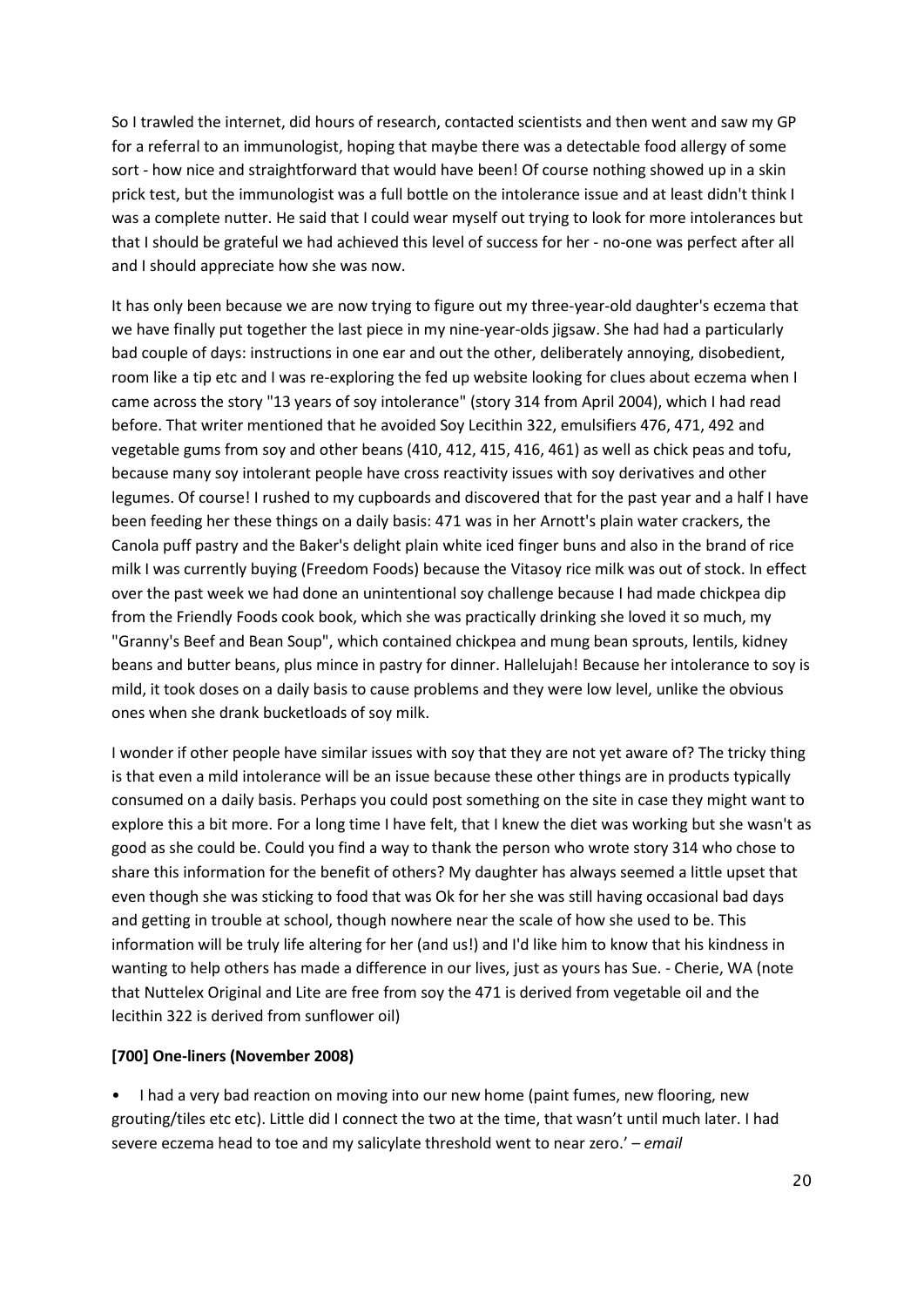#### **[689] 220: Sulphites in wine cause eczema (November 2008)**

Ever since I became pregnant with my first child 13 yrs ago, I have reacted to 220 sulphites. Especially in red wine, well actually any wine and a range of alcoholic drinks. Within half an hour I start sneezing heavily as if I am developing a cold. My throat then feels sore and my face reddens and becomes puffy. I have also linked 220 to eczema, which I have struggled with all my life. After refraining from 220, my incurable eczema vanished almost completely with in days. Beware though! I have switched to preservative free wines. Happs is fine but some of the others which claim to be preservative-free still affect me. Reading the labels more closely, some only claim to have NO PRESERVATIVES ADDED. These wines still make me react. - *Jenny, NSW*

#### **[673] Two naturopaths write about failsafe eating (2) (September 2008)**

Our son has been progressively more moody and ADHD since 3 yrs-old and we couldn't understand why. We know now! We were used to wheat, dairy and numbers sensitivities and have worked with them in our family for years. Plenty of healthy foods. We had no idea about salicylates or amines and have had to shift from a diet abundant previously in fruits and veggies.

We haven't done well with elimination - most weekends since we started we have either been travelling or having birthday parties and have mucked up the diet - and even so we have seen great changes in our son. He has become quite the sleuth in reading labels and monitoring other children's lunches. He has been very compliant. Better than my husband who we've seen great changes in too.

My husband is a naturopath and worked a lot with sensitivities and this has unfolded a whole new awareness and interest for him He has definitely seen proof in the salicylate/amine/number free pudding!!! My daughter's eczema is much better too than on the previous wheat and dairy free approach. My husband would like to incorporate this awareness into his work with clients and we shall get the DVD to show clients and family and friends. – *by email*

#### **[654] 635: Flavour enhancers and a breastfed baby (September 2008)**

Thomas was born a very healthy full term baby. A couple of days later he had little red pimples on his face that after two weeks became quite red and covered a quarter of his cheeks, Clinic nurses noted that it was a bad hormonal rash, but it never went away, it only got worse. Thomas was also an irritable baby needing feeding at least every two hours he didn't sleep for any more than 2 hours at a time.

With two other children and hubby to feed, time was precious, so I started whipping up quick casseroles to feed the family. In the casseroles I would put in meat and fresh veg I had in the fridge, and for the flavour we were used to I would throw in a packet of beef & veg cuppa soup and thicken it with Gravox. Things were going from bad to worse. Thomas was covered all over in a red rash. The doctor diagnosed eczema and gave creams for it but it only got worse and infected.

On one particular occasion I remember vividly, I made the casserole for dinner on Friday night, and while having a cuppa and chat next day noticed that Thomas became quite irritable and his little head came out in beads of sweat, which later became a crusty layer. It suddenly dawned on me that this happened every time I made the casserole, I would eat it about 6 pm and by 12-1 pm the next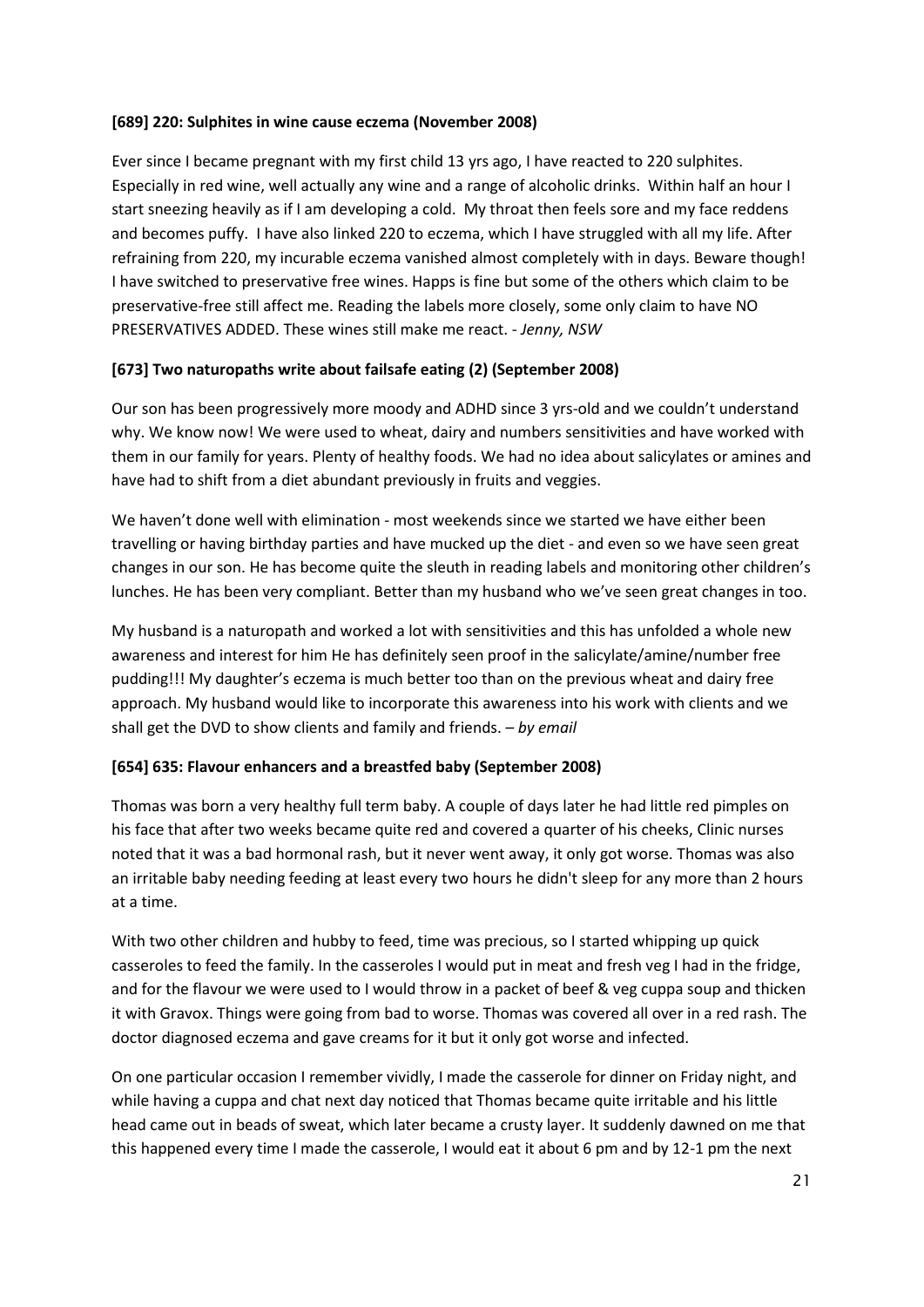day (18 hours later) this little time bomb would go off in Thomas. The next day Thomas was a ratty all day, his whole body was red and his scalp crusty.

When Thomas was 4 months old we got into a Dermatologist who listened to our story and nearly laughed at us and explained about Cuppa soup (flavour enhancers) and Gravox (salicylates) his words were 'it's like a time bomb'. We discovered from that trip that Thomas was allergic to dairy, eggs, peanuts, and probably intolerant to the nasty food colourings, preservatives and additives given his reaction to flavour enhancers and salicylates. Although he had never ingested these foods directly, he had got it all through my breast milk. Thomas was weaned onto Neocate Formula then to soy at 12 months of age. He has since developed allergies to soy, all nuts, potato, gluten, house dust, cats, dogs, horses, many grasses and weed pollen. He also suffers from asthma. He now drinks rice milk and is on a strict egg-free, dairy-free, nut-free, potato-free, gluten-free low salicylate diet. Now at six years of age Thomas is a healthy active boy despite all this.- *by email.*

# **[633] Severe eczema related to salicylates and fragrance (February 2008)**

I posted very early on when this site first started with my son's story of very severe eczema (on the soles of his feet) which took three months to clear, and was related to salicylates. We started Failsafe though because of behavioural problems and had the added bonus of the eczema clearing up completely. He also reacts badly to heavy chemical fumes such as chlorine, ammonia etc (airborne salicylates).

Anyhow, recently he had a major behavioural reaction, I was absolutely sure it was not food related. He was attending Vacation Care at the time. Recently he came home and just happened to mention that one of the ladies had sprayed something on the table he was sitting at, and when he asked what it was, was told 'Don't worry Chris, it won't kill you' (grrrr from me - what if he had been asthmatic?). Anyhow I decided to investigate this, as I could find no food reason for the deterioration of his behaviour.

Turned out that they had been spraying Dettol (or something that smells very similar) on the lunch tables, and regularly spraying air fresheners. (I have since talked to them and they now make sure he is nowhere near when they are spraying stuff around, and he has been fine since).

Anyway, that was the same time he started complaining that his feet were sore - I checked and there was eczema on the soles of his feet again (first time in two years of being Failsafe). Just thought this might be helpful to some out there! It can be more than food! – Jenny, NT

# **[628] Asthma, eczema and frequent colds cleared up by avoiding additives (February 2008)**

My 4 year-old daughter has had eczema and asthma since she was 12 months old. Once a month she would come down with a cold and have to use her Ventolin and she was constantly scratching at her skin. Six months ago I concentrated on removing preservatives and MSG from her diet, and have noticed a huge improvement. We have not had a cold since and her skin has cleared up. – Kate, by email

#### **[546] One-liners (January 2007)**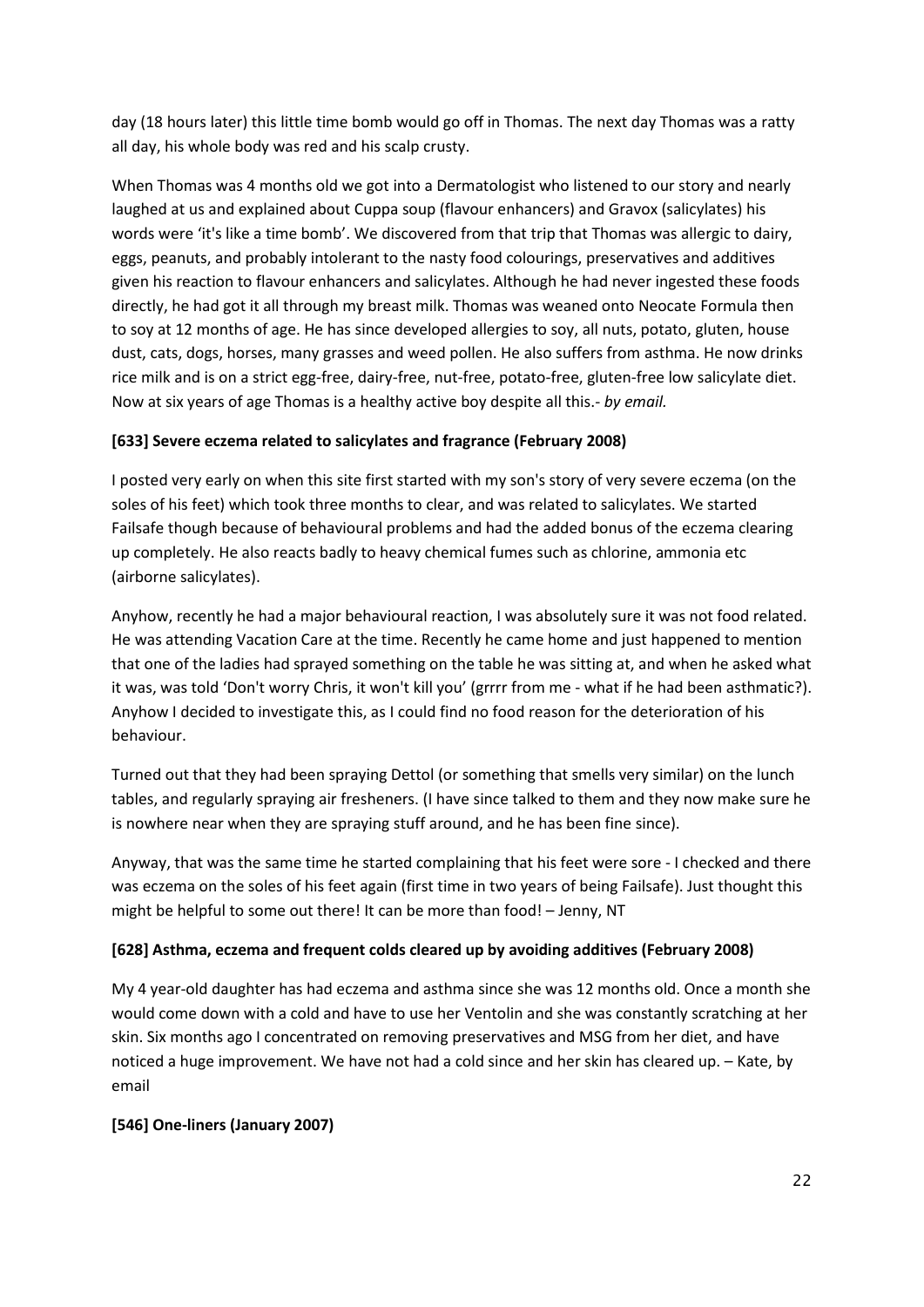- I work in health and am constantly amazed that there is not more connection made to food related reactions as I can recognise them a mile off - asthma, eczema and so on. – email, NSW.
- Thank you so much for everything, without your work my family would still be wheezy, itchy, rashy, cranky and doped up on medication for all these ailments! – by email

# **[543] Covered in eczema at age of three (January 2007)**

By the time she was three, my daughter was covered in eczema and watching videos all day as she couldn't keep up with other children. We now have a healthy five-year- old after one year on the diet. Her energy improved within three weeks of starting the diet. Reading your book was a comfort as I thought I knew lots about allergy and eczema. She had been on the healthiest foods: wheat free, sugar free, chiropractors, Chinese medicine, acupuncture, biocom, skin specialists …

I was exhausted and pretty fed up when I started learning about failsafe foods. One year on we have a clear picture of what we can have and it is expanding every month. Sulphites, benzoates and salicylates are our main problems, but we stay off any preservatives and colours. Thank you for helping us. Reading your book helped me feel not so alone and laugh at some of the crazy mistakes I made. – *by email, South Australia*

# **[516] 635: Sitting in my loungeroom sobbing (January 2006)**

Although an eczema sufferer most of my early life (now 50 years old) in the past 12 months I have on different occasions developed a rash worse than anything I have ever experienced with eczema. I have been to dermatologists and allergists and found that I was severely allergic to the dust mite. In the past couple of months I changed all my bedding etc and have been free of rash.

On Saturday night I cooked apricot chicken. The welts on my body stated to appear again on Sunday night. I finished the chicken for dinner on Monday evening not associating it with the rash. Last night I woke tearing my body to pieces. There were huge welts all over my torso, arms and upper legs. I was in a terrible state. It was 2 in the morning and I was sitting in my loungeroom sobbing and distressed. I thought I had found the problem with the dust mite. This was however was something far worse.

I went into the kitchen and checked what I had eaten. I had read the article a few months previously on food enhancer 635. I checked the Continental french onion soup packet that I had used in the casserole. There was no mention of 635. I was totally distressed and at my wit's end. I went back to the soup packet and checked again and saw - food enhancer - ribonucleotides. I had kept the article on 635. I rushed to my purse and took out the article. There was the chemical name for 635 - the same as on the soup packet.

This is nothing short of criminal that the Food and Health departments will not ban this additive. To tear yourself to pieces, with huge welts on your body is the most demoralising thing I have ever experienced. Obviously this had caused problems for me previously and had gone undetected. Not only do I now have to wait for the welts to die down, I have scratched up my skin so badly it will take weeks for that to heal.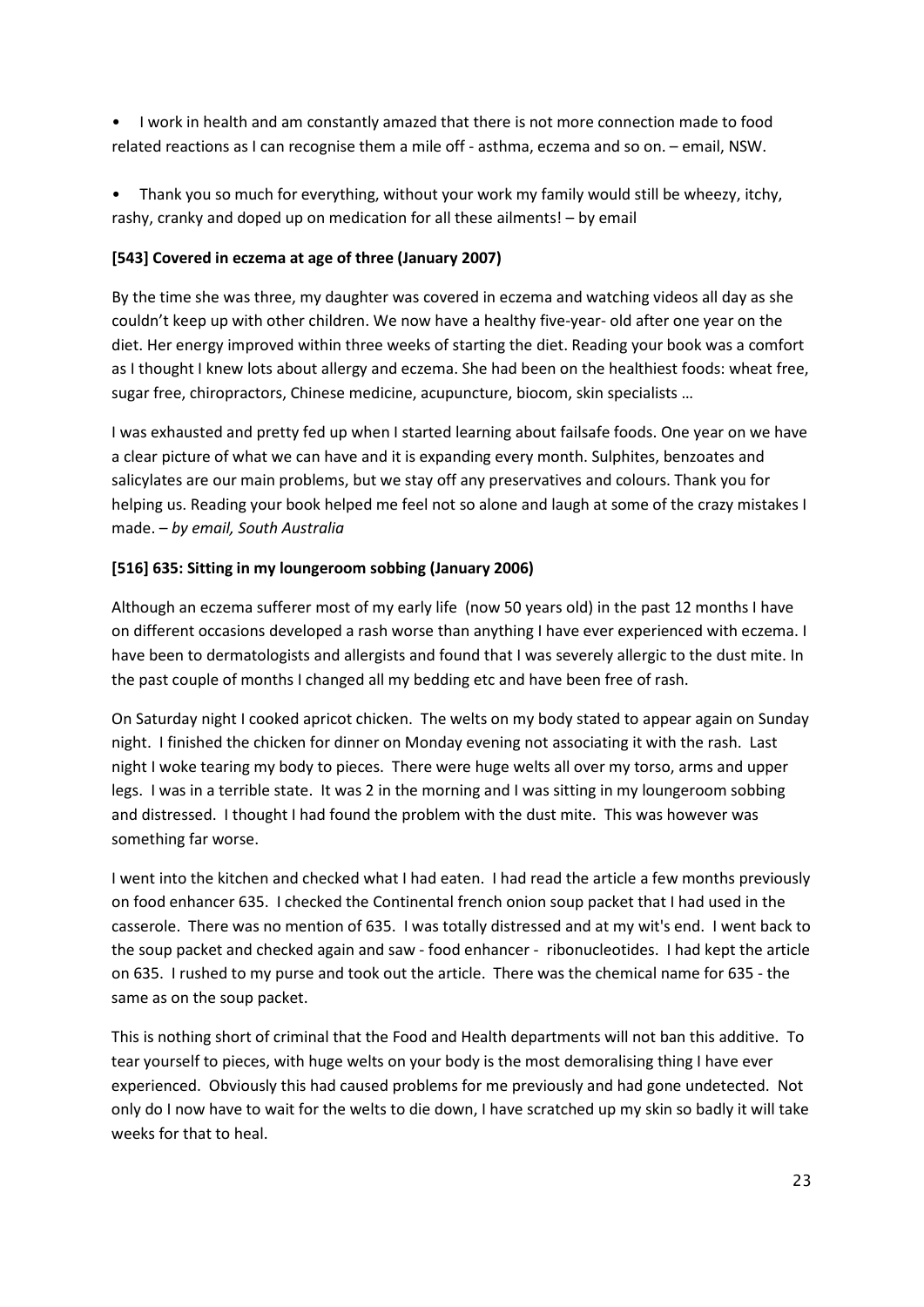I am writing this in the hope that it may help in having this additive banned. Surely big business should not come first over the health and well being of Australians – Suzanne, Victoria.

# **[474] One-liners (November 2006)**

• I first read Fed Up seven years ago when my then 3-year-old was suffering severe eczema. I started eliminating additives and colours and her eczema went in a week and has not returned.

• We solved my father-in-law's severe eczema after visiting your website. He was using Wintergreen and Deep Heat to relieve joint pain symptoms and dermatologist couldn't cure his problem at all. Since following the low salicylate diet, he is 100%. He cannot believe that the stiffness, aching joints and bad eczema have all disappeared.

• My three-year-old son has been on the diet for three months now and it has been a miracle for our family. He has no eczema, his behaviour is fantastic (the sweet gentle caring child I knew was hiding in there somewhere), his faeces are back to normal, he has not had a runny nose since starting the diet, no abdominal pain and he goes to sleep and sleeps all night with no night terrors (we were dealing with three or four a night). WOW, what a difference. We have found he is sensitive to amines and salicylates.

# **[451] Severe eczema and cradlecap in a fully breastfed baby (August 2006)**

My two and a half year old daughter has had severe eczema and cradle cap since she was a few months old, I never made the connection between the eczema and food allergy because she wasn't even on solids when we first noticed the eczema. She was fully breastfed and I am embarrassed to admit that it didn't occur to me that what I ate may be causing the rash! I had her to the doctor plenty of times over her first two years and came away with all sorts of creams and lotions, but nothing that worked. (Mind you the doctor never once suggested food allergy either!)

Anyway six months ago she had an allergic reaction to peanut butter, we took her to an allergist who performed skin prick tests and not only is she anaphylactic to peanuts but also allergic to egg and tomato. We eliminated all nuts and egg and tomato from her diet and whilst she improved and her cradle cap went, her skin still didn't clear up. She still scratched a lot (mostly at night), got allergic shiners under her eyes, and always seemed to have a slight cough and a clear runny nose.

I recently got hold of Fed Up with the idea of doing the elimination diet then slowly introducing things back in to see what else may be causing her eczema. I am pleased to tell you that the eczema is now completely cleared up along with all the other symptoms simply due to avoiding all preservatives.

Before going fully failsafe we eliminated all those nasties from our diets and what a difference it has made! I just want to say thank you for what you do and for making it so much easier for parents like me, who 18 months ago had no idea what 160b or 282 were and thought I was giving my children healthy food with their yoghurt and cheese spread etc. I almost look at my daughter's anaphylactic allergy to peanuts a blessing in disguise, because if not for that I never would have investigated food allergies and would still be obliviously feeding my family all sorts of nasty things.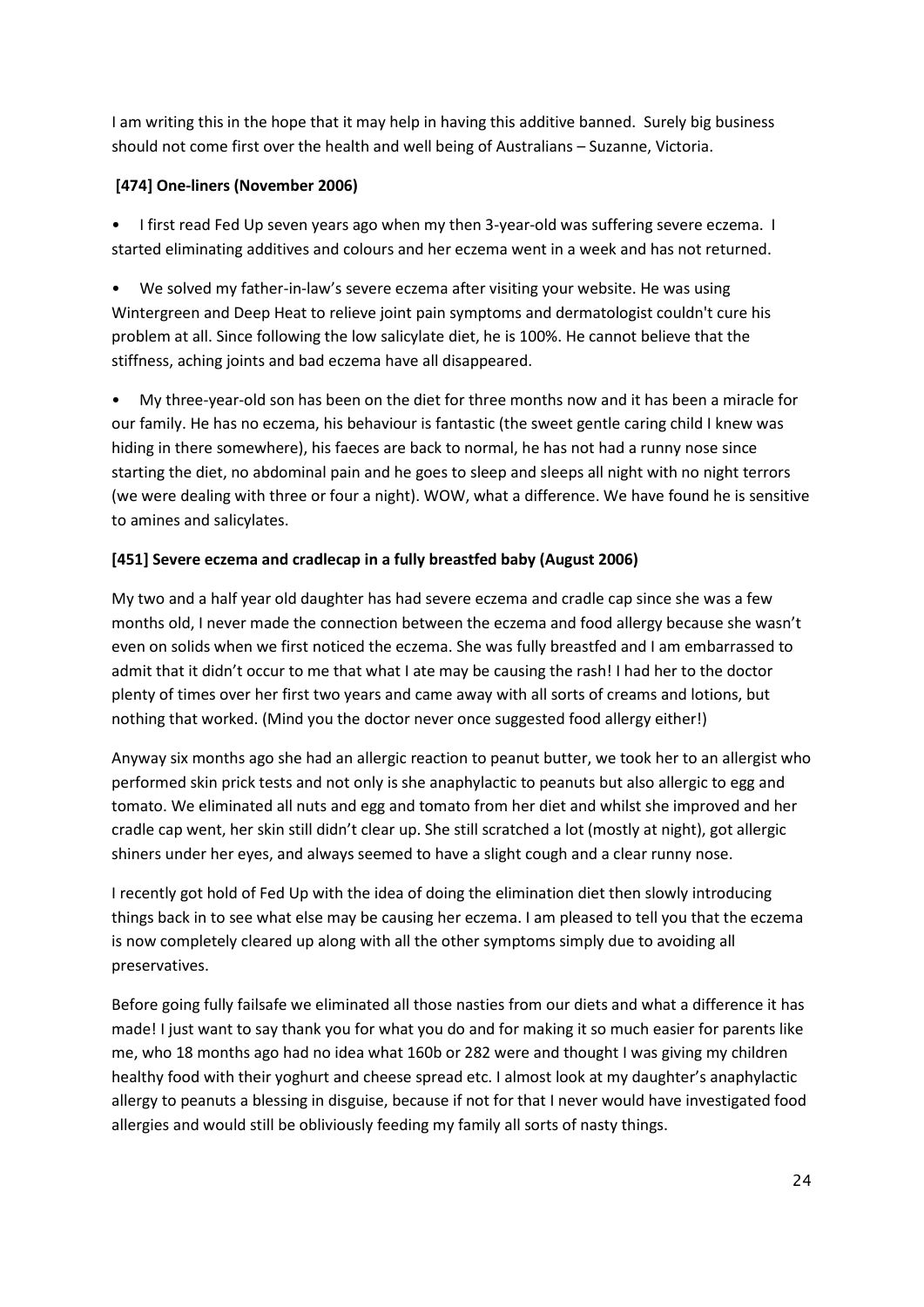#### **[449] 635: Severe rash due to 635, we didn't realize until we saw it on TV (August 2006)**

My seven year old son recently developed a severe rash that covered all parts of his body after he had tried salt and vinegar chips for the first time. However we did not realise this until we saw you on Today Tonight and realised he had never had these chips before. When the rash had almost gone (it was completely covering his back, stomach and groin) he went to his nannas and had Arnotts chicken crimpy and crispy bacon biscuits (which we now know contain 635). He came home covered in a severe rash this time on his legs. He was scratching it so badly that he made his legs bleed.

I was going crazy trying to figure out what was causing it until I saw your segment. I am very grateful to you for solving this problem for me as the medication was getting expensive and I was getting nowhere with the doctors. On the first visit for the initial rash I was told he had hives and given two types of medication that didn't work so we went back. Then we were told he had eczema and we were given a different medication. This one was working until he had the chicken crimpys and the rash came back in a different area.

#### **[437] Amines and eczema (August 2006)**

I am now 46, and have lived for most of those years with dreadful eczema all over my body, sometimes much worse than others. I went to many skin specialists, all who told me that diet was not linked, not to scratch, bathe in the sea when possible, not to use harsh soaps and apply cortisone creams. My eczema never got any better. I started the elimination diet a few years ago with my daughter, who suffers migraines, and not only did her headaches decrease, but my eczema also faded to almost nothing! Amines were the trigger for her migraines, and with keeping off amine rich foods in our house, I have not had any eczema problems since, and I no longer need to apply creams to any parts of my body. What a relief!

#### **[433] Preservatives including sulphites (July 2006)**

"I have a 3 year old son who was diagnosed with eczema around the 12 month mark. He started having rashes when he was put on solids but nothing too serious. Last year we took him to a skin specialist who told us his condition was very mild and prescribed cortisone (Elocon). When we asked for allergy testing, she told me it was not caused by foods. Fourteen months and a few tubes of Elocon later, his condition was very bad. He would scratch himself in his sleep to the point of bloodstains on the sheets and had problems staying asleep. His skin was permanently scarred and bloody because of scratching the same spots so they never had a chance to heal. I was in despair and did not know what to do especially as I took him to my GP and he again refused to do anything other than prescribe Elocon."

Eventually this mother decided to try diet for herself and contacted the Food Intolerance Network through our website. Through cutting down on additives she found that preservatives were the main culprit and wrote:

"Since we took him off additives and preserved foods (eg lollies, juice, sausages), his skin has improved very well. He stopped scratching and started to sleep through the night. Then on Saturday he had half a sausage and bam, itching and redness started within 30 minutes. Luckily it only lasted a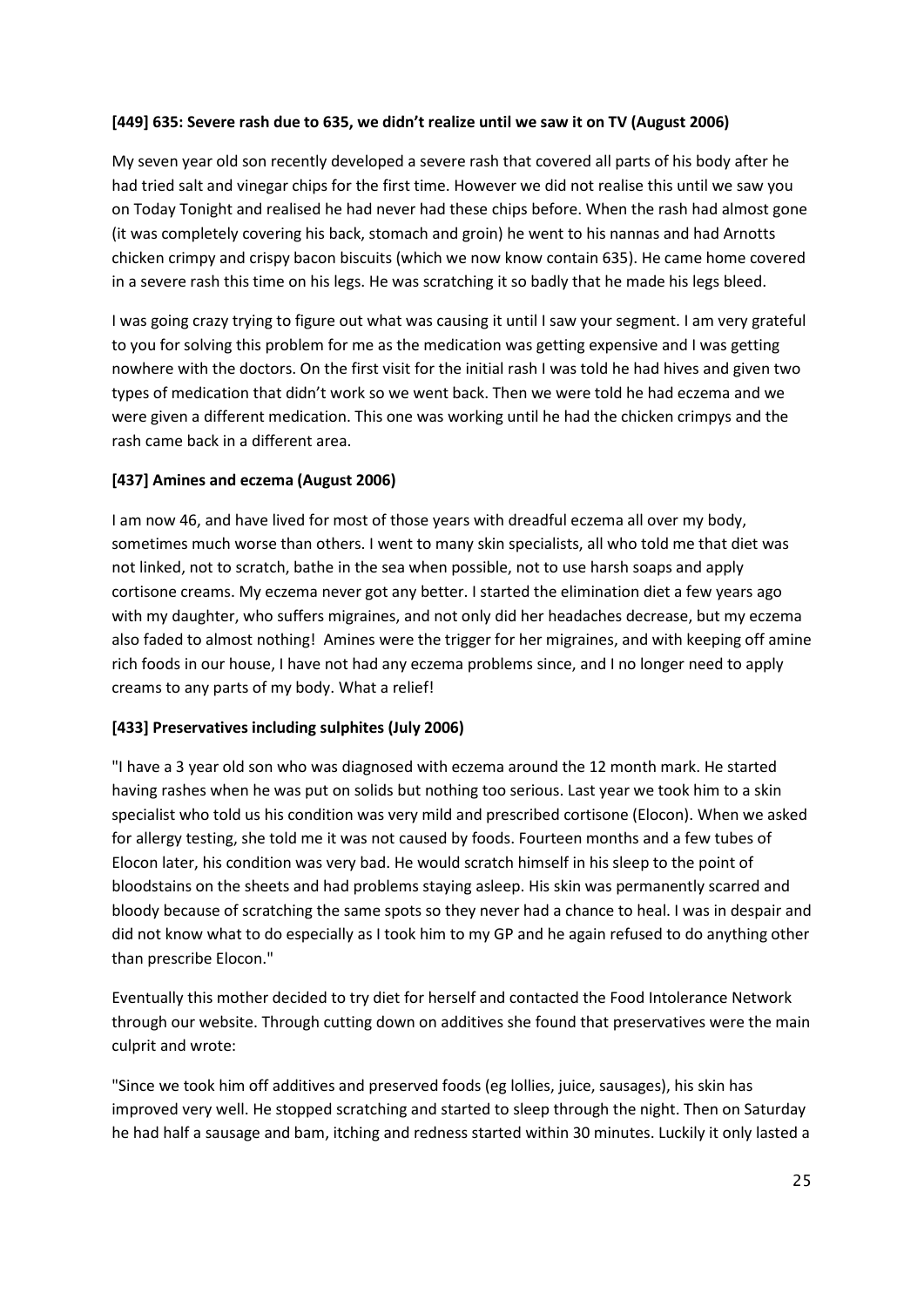few hours and again yesterday we went to a party and against my better judgment I let him have orange juice and soft drink and same thing happened.

"Because I now know exactly what he eats, it is easy to pinpoint the cause. I am disappointed with our medical practitioners, the so called specialists, especially the one who saw my son last year and put him on steroids. I have become an avid label reader and when I explained to my 3 year old why he cannot have all the stuff he normally loves, he surprised me with how well he is coping."

# **[432] Eczema and sulphites again (July 2006)**

My daughter developed eczema when she was being introduced to solid foods at about 6 months but I didn't take her to the doctor for another year and then we managed it with eczema cream until we went travelling when she was two. The eczema got much worse while we were travelling and eventually we tried the elimination diet. We went gluten free right from the start and at first she got much worse. It took us months to work out that she was sensitive to many food chemicals but especially sulphites, which were in gluten free flours and also in the bore water on our property. I was also using a herbal cream that was making her eczema worse. She is very sensitive and reacts to Sorbolene, and smells like Estapol.

#### **[431] My daughter gets eczema and asthma from salicylates (July 2006)**

When my daughter was two I noticed that her eczema seemed to flare up after I had given her spaghetti one day or two before. I asked my dietitian if it could be tomatoes and she said "yes - it can be salicyates". So I stopped giving her spaghetti and tomatoes thinking this would solve the problem however she still had eczema so I just treated it. When she turned three years old she started getting asthma, about every month and when she had a virus or a cold. My daughter always only drank water or milk but at her Kindy Christmas Party we had to give her some cordial to drink because there wasn't anything else and that night she had asthma. The same thing happened a month later after she had a raspberry fruit drink. My doctor just told me how to treat the asthma so I went to my dietitian. She prescribed vitamin supplements and took my daughter off dairy which reduced the frequency and severity of the asthma but made the eczema worse. It took a couple of months for me to realize that I was mixing the vitamin powder in orange juice, then the dietitian gave me a list of all the foods that contained salicylates so I could avoid them. A few weeks after we started avoiding salicylates, my daughter's skin started clearing up. So you can see the pattern with the tomatoes, fruit juice and orange cordial with real fruit juice – reader by email.

#### **[416] Eczema is so much better (May 2006)**

My eldest son suffers terribly from eczema and while we have dabbled in diets in the past they were too difficult and the people who gave them to us seemed to be peddling their own vitamins and supplements! My son's allergist recently suggested a diet along with the RPA and your books. Boy oh boy even after three days we could see the difference. He has now been on the diet for four weeks and as his eczema is so much better as well as his general skin condition. – reader, NSW

#### **[409] One-liners (March 2006)**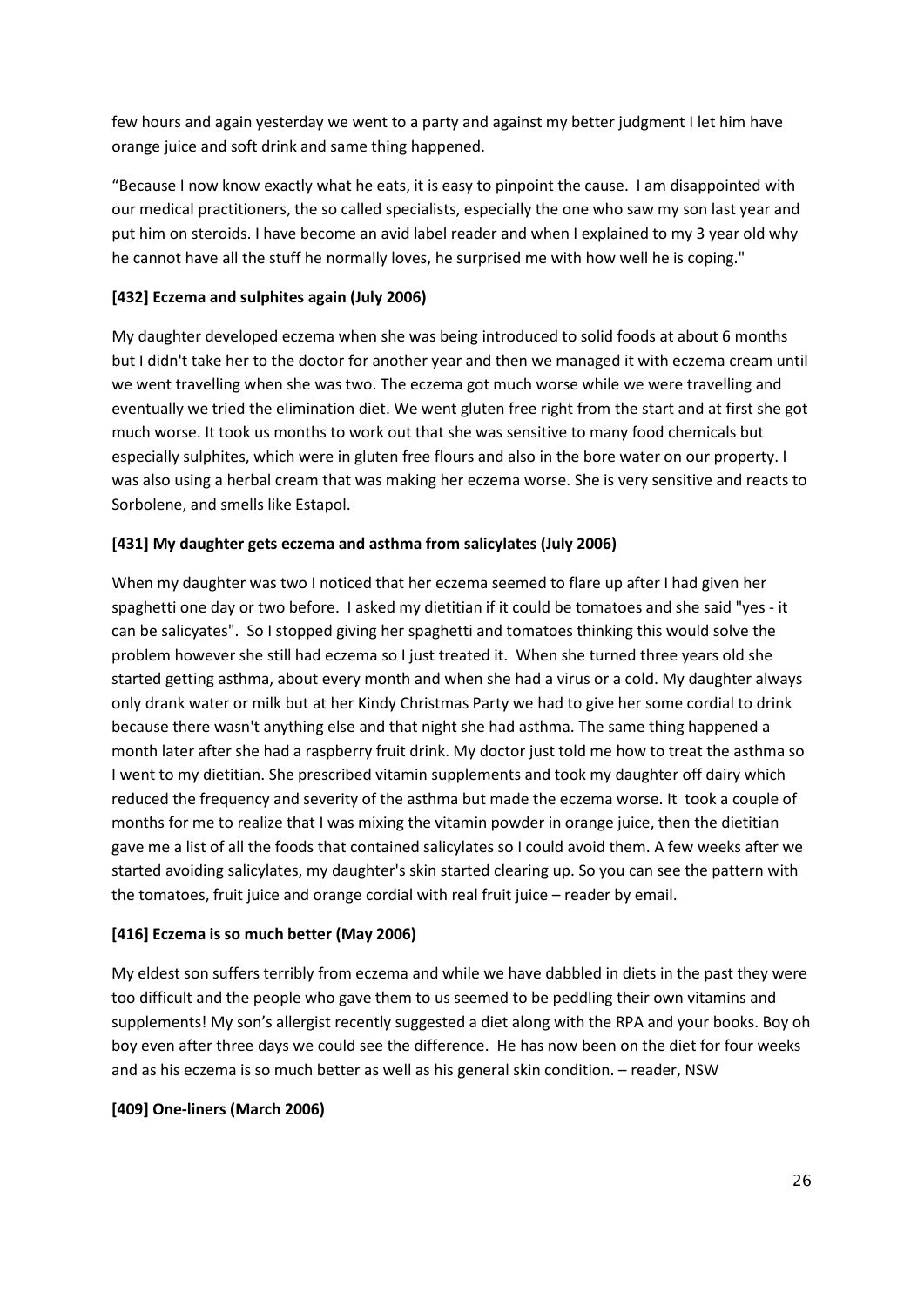• I recently watched a pre-diet video of my boys taken 3 years ago and in it my oldest son was covered in eczema and scratching. Now, he only gets eczema if he comes into contact with an allergen - eg certain types of grass - or eats something he shouldn't.

#### **[399] Reflux medication causes ADHD symptoms and the Parkinsons shake (March 2006)**

Having four children who have all been milk and soy intolerant from birth, intolerant to artificial additives and sensitive to levels of salicylates and amines I've seen possibly every symptom food intolerance can produce raise its ugly head at some time or another. Unfortunately due to either being uneducated or narrow-minded, many mainstream medical practitioners including specialists just wouldn't go the food intolerance path so it took me several years to really get to the bottom of what was happening with my children.

The first symptoms that we came up against were reflux, eczema and a lot of skin rashes. My third child, Jessica, was extremely miserable and seemed to be in a lot of pain. She'd started refluxing from one week and was started on prescription medications. Luckily the paediatrician was able to identify a rash around her bottom as being associated with lactose intolerance so we went the road of trying various formulas until we got to nutramigen which settled her demeanour but did nothing to alleviate the reflux side of things, so we had unwittingly started down the right path. She also had a constant post nasal drip from very early on so we were shovelling her full of various antihistamine type medicines trying to alleviate that and she had eczema. My fourth child Zac knew that breast milk just wasn't for him so at two weeks he decided to starve himself in preference, refusing the breast. He also was covered in eczema and had silent reflux. Luckily for him he was put straight on to neocate, for during the couple of years leading up to his birth, our family paediatrician who by this point had all four of my children in his care had seen the flurry of symptoms food intolerance can produce.

As my eldest child Levi was still on syrup medication for reflux until just before he started school, his paediatrician felt it would be a good idea to see how he went, off medication. I was able to get him through with the occasional dose of over the counter antacid for a couple of months until he started school when his reflux exacerbated, so the prescription medication was reintroduced. I took him for his paediatric review a few days later and was told to start him on a prescription syrup antacid as well as he'd been complaining of heartburn symptoms. Within 3 days something was going wrong. His teacher asked me what had happened to him, he was bouncing off the walls and displaying ADHD symptoms, being loud and disruptive. I rang his paediatrician and told her that I was taking him off the prescription antacid and told her what was happening. But things were going down hill fast, his ADHD symptoms were becoming worse, his coordination had plummeted and he'd lost all sense of balance (which had never been a problem in the past), he'd fall over for no apparent reason, there were times that he would behave like he was drunk or high, giggling and slouching, and his eyes would zip from side to side really quickly (I was told the medical term, I think it was nystagmus…)

To top it off, Jessica, had started doing the parkinsons shake (she was still refluxing terribly and was also on both Zantac and Prepulsid syrup medications). Levi's teacher asked me to have him assessed by an Occupational Therapist who diagnosed him as having dyspraxia, a developmental condition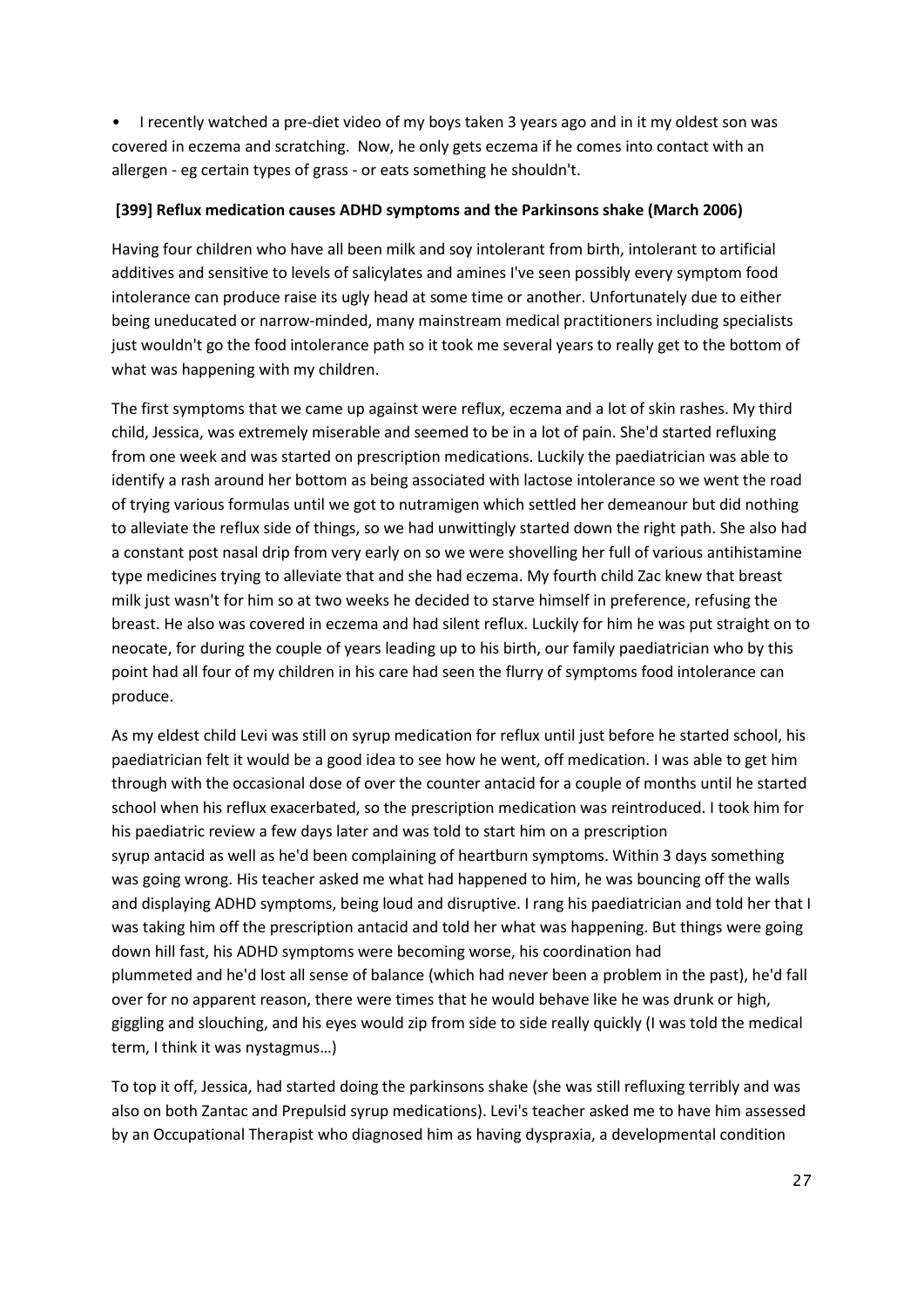that makes them have to have constant repetition as they have to relearn everything over and over because they can't retain it. I knew that it wasn't a developmental problem as he had always been in advance of his age appropriate milestones and I'd spent lots of time with him, he could climb trees, jump, skip, ride a bike without training wheels

from 3 years old, and had great hand eye coordination prior to this happening. All of that coupled with the ADHD stuff just wasn't right. So I made an appointment for the paediatrician (his regular paediatrician wasn't available so I asked for the one that was now looking after my other 2 children). He was dumbfounded. He'd remembered seeing Levi from time to time when I'd had to go for appointments with the others and he didn't have a clue what was going on. So he ordered several blood tests, a CAT scan and an EEG. Everything came back clear. I remember saying to him at that stage that it had all started when the syrup antacid was introduced but I couldn't understand why it was still happening. I of course got a Tsk Tsk for pointing my finger at the medication. So I battled onwards for a couple of months, racking my brain, I rang the reflux support group and the lady I talked to said that her son who was on these medications was also ADHD. I was at my wits end, Levi's symptoms were getting worse, I resorted to ringing the drug company who manufactured the antacid and talked to one of the medics who worked in the lab. She told me that she had heard of this sort of thing happening before and that it was probably due to the alcohol, or the preservatives and flavourings used in the medicine as they are really concentrated in ALL syrup medications. BINGO. Now I was facing a dilemma. How could I treat my children's reflux without the medications, I could see what it was doing to my kids - all 3 were on the same medications. I found a naturopath who made a tonic catering for my children's reflux symptoms. In a matter of weeks I was able to control the older 2 with the herbal treatment alone. Within 7 weeks Levi's ADHD had settled down, his balance and coordination had returned and when we saw the neurologist at this point he agreed that Levi's problems were due to the preservatives and flavourings in the medications and felt that he was a normal 5 year old. Funnily enough Jessica was cured of the parkinsons shake and Levi stopped falling over.

I at that stage really started to read labels. With careful monitoring I was able to avoid foods that contained artificial colourings, flavourings and preservatives so the kids reflux and behaviour was settling down. At this time you could buy rice milk and oat milk as an alternative to cow's milk and soy so the reflux for the 3 older ones was controlled purely by diet alone. I was able to see symptoms occurring when they'd eat a particular food or have a drink of juice. Jess was still in a flurry with the post nasal drip which would cause a persistent cough where she could barely catch a breath in between. At our next appointment with the paediatrician (I now had only Jess and Zac going), I told him about what foods would cause what symptom and he suggested going into the RPA clinic. So off we trotted, it was a big day that day, we found out Levi was anaphylaxis to peanut (I'd known he was mildly allergic and avoided it entirely) and I was educated about salicylates and amines. We did the elimination diet and with the reintroduction of certain foods it caused chaos. We lived a couple of years of pretty bland, I've found that they certainly improve with age, but I still have to be pretty strict with what Jess and Zac eat.

When Zac was two he was taken off the neocate. Our paediatrician suggested a follow on formula that was cow's milk based but the protein was broken down into small chains. Within days the poor child was on the tantrum rollercoaster, throwing tantrums which generally lasted around half an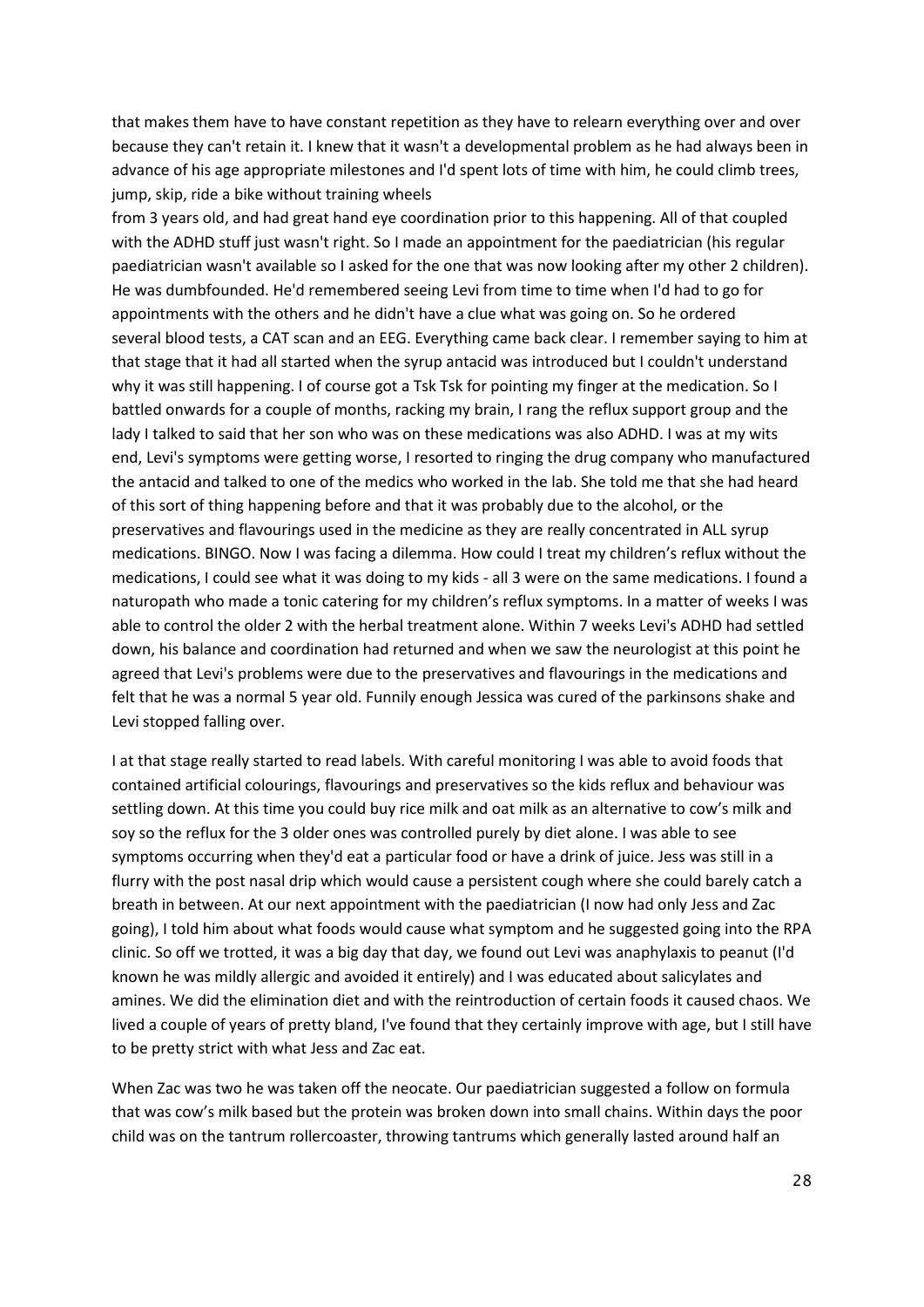hour at a time, where he'd hurt himself, belt into things, bash anyone who was around, and he'd have 6 to 8 of these a day. I was genuinely concerned that he was going to hurt himself or someone else. I rang the paediatrician (by now I was well and truly on a first name basis) and told him that I wasn't giving him any more formula and that he'd have to get by on rice milk. Now you can get calcium enriched and vitamin enriched rice milk so that's somewhere else to go if you need to.

I've also seen dairy cause speech problems (this happened to Zac when he was on the follow on formula), tantrums, dyslexia (they can't get their tongue around words, mirror write letters and misspell words), very pale skin complexion, behavioural problems, ADHD symptoms, along with the gutty symptoms, reflux, eczema, and postnasal drip and that's just in my children. I understand that dairy and wheat are now being looked at as being causes for mild autism.

If you're at your wits end, if your child displays any of these symptoms or has a learning difficulty especially if there's something happening with each of your kids, even if their symptoms are different, food intolerance is worth looking into. It runs in families. Dietary modification may be the answer you're looking for. My children are now medication free. If your GP doesn't want to go there, find a doctor that will. You need to be strong and assertive because you're going to encounter a lot of doctors and specialists who think it's all a crock, but you have to ask yourself why are there so many kids with ADHD, behavioural problems, learning difficulties ....unfortunately a lot of the food you buy from the supermarket has artificial additives, for the sals and amine intolerant remember that a lot of the fruits and veg that years ago were seasonal are now available all year round not to mention what they do to them to ripen them and keep them fresh, and for the dairy intolerant look to your genes for the answers, there are several races that are known can't tolerate dairy. It may just change your life. - Sandra Madden, Heathcote NSW **[smadden@iprimus.com.au](mailto:smadden@iprimus.com.au)** (Sandra now coaches children with dyslexia and learning difficulties and is happy to hear from others, please put food intolerance in the subject line)

#### **[376] One liners (July 2005)**

My son's eczema started when we introduced solids – having started reading your book I can see all kinds of foods he currently eats which may be causing a reaction so we're about to try the elimination diet.

We have been on the failsafe diet for nearly three and have had excellent results for the whole family - I have had no pre-menstrual migraines, my 18 month old's eczema all but disappeared and my three year old's behaviour has changed dramatically.

#### **[368] One liners (March 2005)**

As for convincing my family that diet is important, we would show them the eczema the day it looked the worst, and they would be convinced! – by email, Sydney

#### **[363] Vulnerable new mothers (March 2005)**

Before the diet, my son presented with headaches, itchy skin (in elbows, on legs, usually scratching until it bleeds), black circles under his eyes, "jumpy" behaviour, irritability, day and night pants wetting, pains in the tummy and awful loose bowel motions, blocked ears and sleep apnoea as well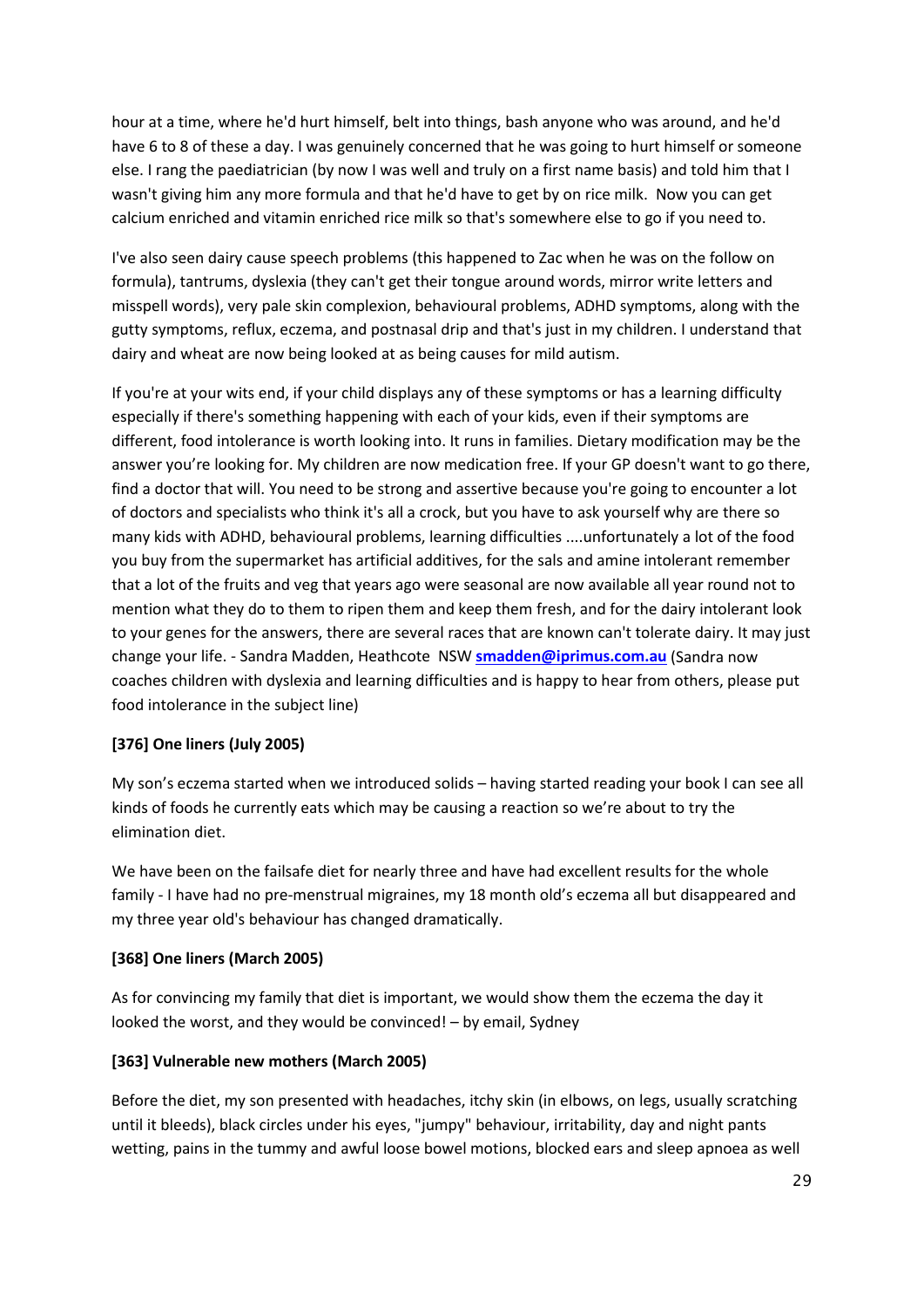as incessant snorting and inability to breathe at night. As a baby he had eczema, colic, could not sleep and fussed with breast milk from 4 months ... somebody needs to support vulnerable new mothers to help their fussy kids, not make it worse by shoving disguised dairy foods (or whatever the particular issue is) down their throats, and then advise the mother to let them scream it out because they obviously have us fooled with sleeping and behaviour problems! – by email

## **[360] 282: Biting related to bread preservative (March 2005)**

I put my nearly two year old daughter on the failsafe diet about 18 months ago for her severe eczema. Since her symptoms were so bad we went gluten free as well but she actually got worse. It wasn't until she improved on the wheat challenge that I realized the sulphites in the gluten free flours had been affecting her. She still didn't come completely right and eventually we realized she was affected by sulphites in our bore water (we live on a farm). Then about three weeks ago I gave her a Pascall's white marshmallow and after a two hour sleep she woke with a very itchy rash covering a large part of her body. I believe it was caused by the sulphites in the gelatine in that one marshmallow. Since then we have stopped her sago and soy icecream (due to the sulphites in sago and gelatine) and I believe she is now completely sulphite free. Her skin is now perfect. – reader, Qld

# **[338] ONE LINERS (July 2004)**

\* My son is just turning the corner with his severe eczema thanks to a new allergist and your food!

# **[318] Chronic eczema (April 2004)**

My 3-year-old daughter developed eczema at the age of six months when I introduced solids and by 8 months she needed frequent cortisone cream. The doctor said she would grow out of it, but every time I stopped using the cortisone cream the eczema would start again within 4 days. Now her eczema is so close to being gone that we are just waiting for some healed areas to disappear. Her legs are smooth and so are her arms except for a couple of tiny spots. She would still be covered in eczema if it wasn't for your books and all the heaps of help and reassurance you have given me. I've been close to tears and felt like giving up several times, but I couldn't let her suffer, I had to keep persevering. How do you say thank you for giving a child the opportunity to live a 'normal' life. reader, NSW.

#### **[310] Asthma and eczema due to salicylates (December 2003)**

Since we discovered salicylates, my daughter doesn't need preventative medication anymore although I have made a few slip ups with her diet. Every time she has a reaction I look at what she has eaten and it is always salicylates. For example, she had a reaction to rissoles in the early stages of the diet before I had your books to help me. My dietitian said, 'Did you put pepper in the rissoles?" I hadn't realised pepper was high in salicylates and used it automatically. Last year I bought some "Kids Bananas" from Coles because my daughter never ate more than half of the usual big Cavendish bananas. Two days later her eczema had flared up and then she got asthma. By this time she had eaten three of these bananas. They must have been sugar bananas which are high in salicylates but I didn't know that at the time. During that attack she had to go back on her preventer medication as well as Ventolin but she hasn't needed it since. - Qld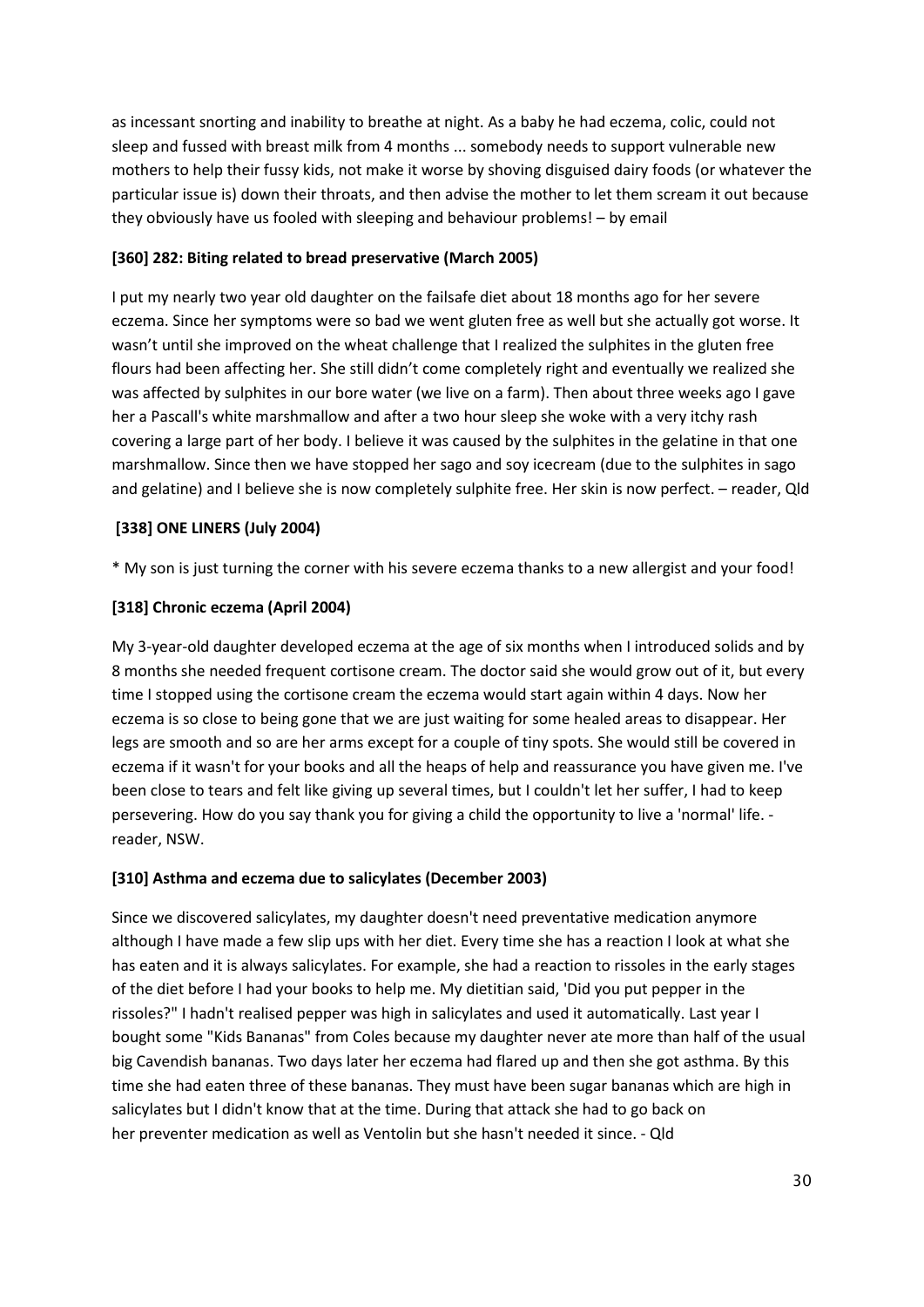#### **[306] Instant answer to my boys' asthma and eczema (December 2003)**

I just want to thank you for doing what you do. When a friend of mine heard you speak in Launceston and brought me back info, I felt that, at last, someone was speaking my language.

Where none of the health professionals had been of much help, I instantly found answers to my boys' asthma and eczema. I got the cookbook and your asthma book a few weeks ago and am so pleased to have found solid, real, useful guidelines to help our family. We haven't done the full elimination diet yet but with the knowledge I gained from your books I was able to retrace which foods did what. The cause of my 3 year old's asthma became obvious (sulphites) when he would eat something out of the ordinary such as 2 apricot fruit bars (which he had not eaten in ages), come home, run around outside and have an asthma attack, which he has not had in ages. My 9-monthold son obviously reacts to salicylates. He's had eczema from birth and when I introduced solids, pumpkin, carrots and prunes gave him asthma soon after he ate them.

I only wish every hospital, health care clinic and GP had your books! - Elisa Dickinson, Tasmania

#### **[295] Acne rosacea responds to failsafe (September 2003)**

We started the failsafe diet in May 2002 after advice from a friend and it has had many interesting 'side effects', all of them good. We have had the usual wonderful behavioural changes in all members of the family and I don't know if anyone else has reported this but if I stay 100% failsafe my acne rosacea goes (the scars don't but makeup covers them). I have taken many drugs for over the last 15 years for this condition and now I find that all forms of dairy give me pimples and cysts while flavour enhancers start up the vein ridden, red and sore rosacea. I am 34 now and don't want to look hideous in public any longer.- Viv, ACT

#### **[288] Finding out about asthma and food chemicals (September 2003)**

What you say in your book 'Fed Up with Asthma' about food intolerances making the airways sensitive to triggers like viruses is what happened to my daughter. She is intolerant to salicylates, although it took a long time for me to find out. When she was two years old, I had noticed that her eczema seemed to flare up a day or two after eating spaghetti. I mentioned this to a dietitian I was seeing for other health problems. She said that it could be salicylates, so I stopped giving my daughter spaghetti and tomatoes, but she still had eczema. Then when she turned three, she started getting asthma. The doctor always said that the asthma was triggered by a virus but there were times where she would get asthma without having a virus first.

At the Child Care/Kindy Christmas Party, the only thing they had to drink was cordial. My daughter had never had any fruit juice or cordial to drink up to this time, only water or milk, but we gave her half a cup of cordial to drink because she was thirsty and we hadn't brought any drinks with us. That night she had asthma. About a month later her father gave her a Winnie the Pooh Raspberry fruit drink and she also had asthma that night. When I told the doctor about this, she said did I think it was the colour? but didn't do anything, just told me about treatment.

My daughter was now getting asthma every month and needing stronger medication so I went back to the dietitian who prescribed vitamin supplements and took her off dairy foods. My daughter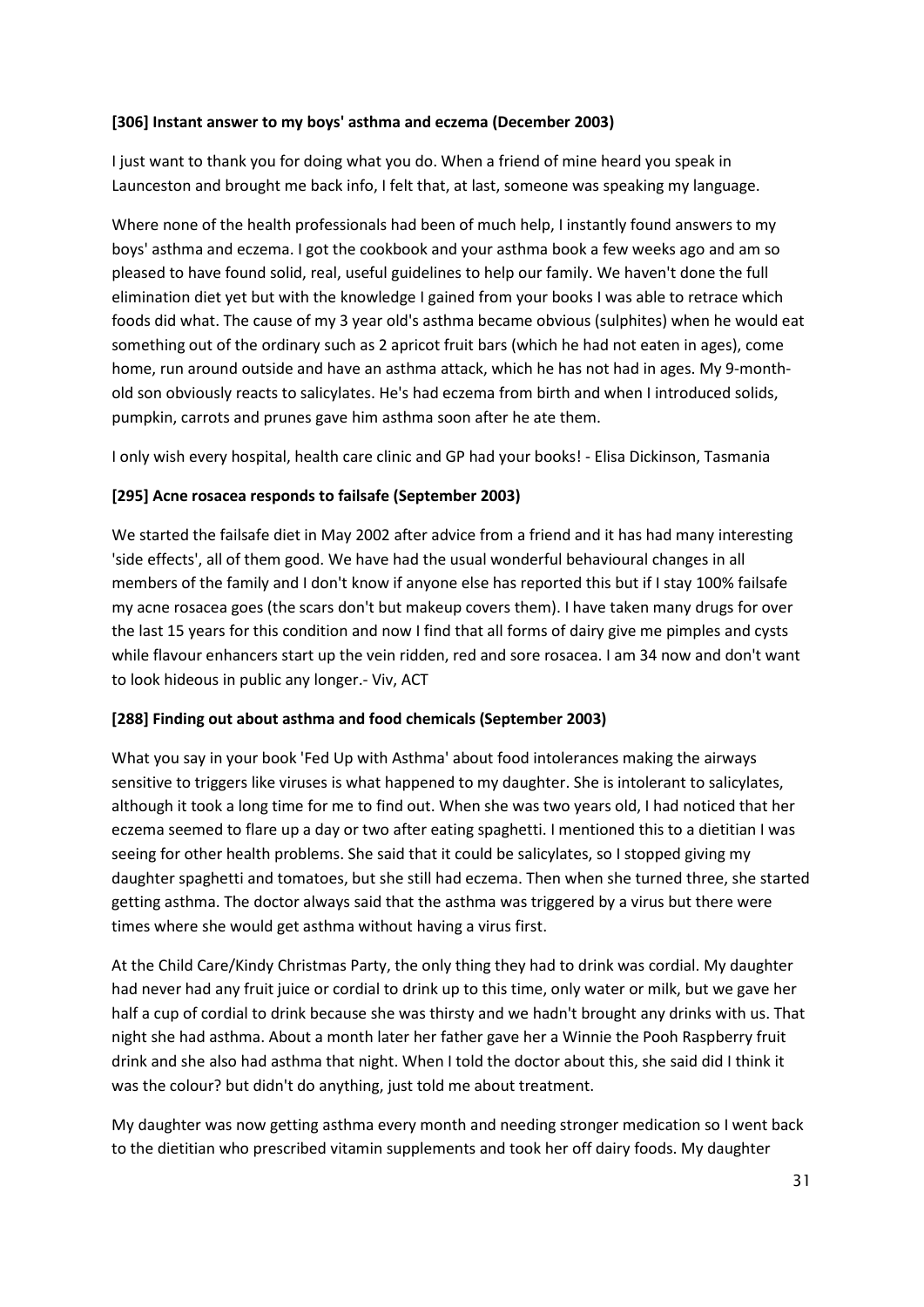continued to get asthma and her eczema got worse, and this is how I found out about salicylates. The dietitian had told me to mix the powdered supplements in fruit juice and one of the child care centre workers mentioned that oranges can be a problem. It finally 'clicked'. I had been mixing the vitamins in orange juice. I got the dietitian to send me a list of all the foods that were salicylates so I could avoid them. After a few weeks my daughter's skin started clearing up and she has never had asthma again, even when she had a bad flu this winter. Dairy products give her the odd ear infection, less than once a year, but they don't affect her asthma.- reader, Brisbane

#### **[276] Dermatitis from formaldehyde in car steering wheel (September 2003)**

I have always been prone to skin irritations since I was a little girl. During my mid teens in the 60s I contracted quite bad dermatitis on the backs of my hands. This manifested itself on the palms of my hands too, at times, and no-one seemed to be able to discover the cause of the irritation, the resulting blisters and weeping skin. Skin specialists recommended various creams and potions including tar ointments, pure lanolin, various other forms of similar creams and ultimately full strength cortisone ointment which seemed to be the only thing that reduced the itch and the inflammation. I continued to use the cortisone ointment on my hands from that time until only a few years back when I decided to speak to a dermatologist here in Canberra. During the period of those years my hands fluctuated in the severity of irritation, sometimes really bad, and at other times less severe.

The dermatologist did a skin patch test in which I had to leave various substances on my skin for a week without touching or removing the patches. During that week I returned to the dermatologist on the Wednesday and the Friday to check the reactions. On the Wednesday there were two substances that had caused a slight pink spot on my skin. However, by the Friday these two had increased in redness and another one had begun to cause inflammation of the skin.

The three offending chemicals turned out to be:

Formaldehyde - used in large amounts in many plastic industries, building materials, eg paints, glues, varnishes, some pesticides. It is also found in small amounts in cosmetics, eg creams, shampoos, make-up, nailpolish, new fabrics and clothes, high quality paper, house-hold cleaners, disinfectants and in smoke from cigarettes or fires.

Quaternium-15 found in creams, lotions, shampoos, and other cosmetics and skin care products.

Colophony - found in adhesives, sealants, shoe wax, lacquers, gums, varnishes, pine oil cleaners, cosmetics, wart remedies, skiwax, dental floss, modelling clay, paints, resins, athletic rubs, and many industrial products. High quality gloss paper may be coated with colophony.

Well! We came to the conclusion that my chronic dermatitis of the hands (at this stage, and certainly consistently since my late teens) was caused by contact with resin steering wheels. The irritation was particularly obvious during the hot summer months. During the week following my diagnosis I wore cotton gloves when driving. I have had no recurrence of the problem since then (approximately 7 years now). My car has a pure sheepskin steering wheel cover - my husband can't stand the feel of it,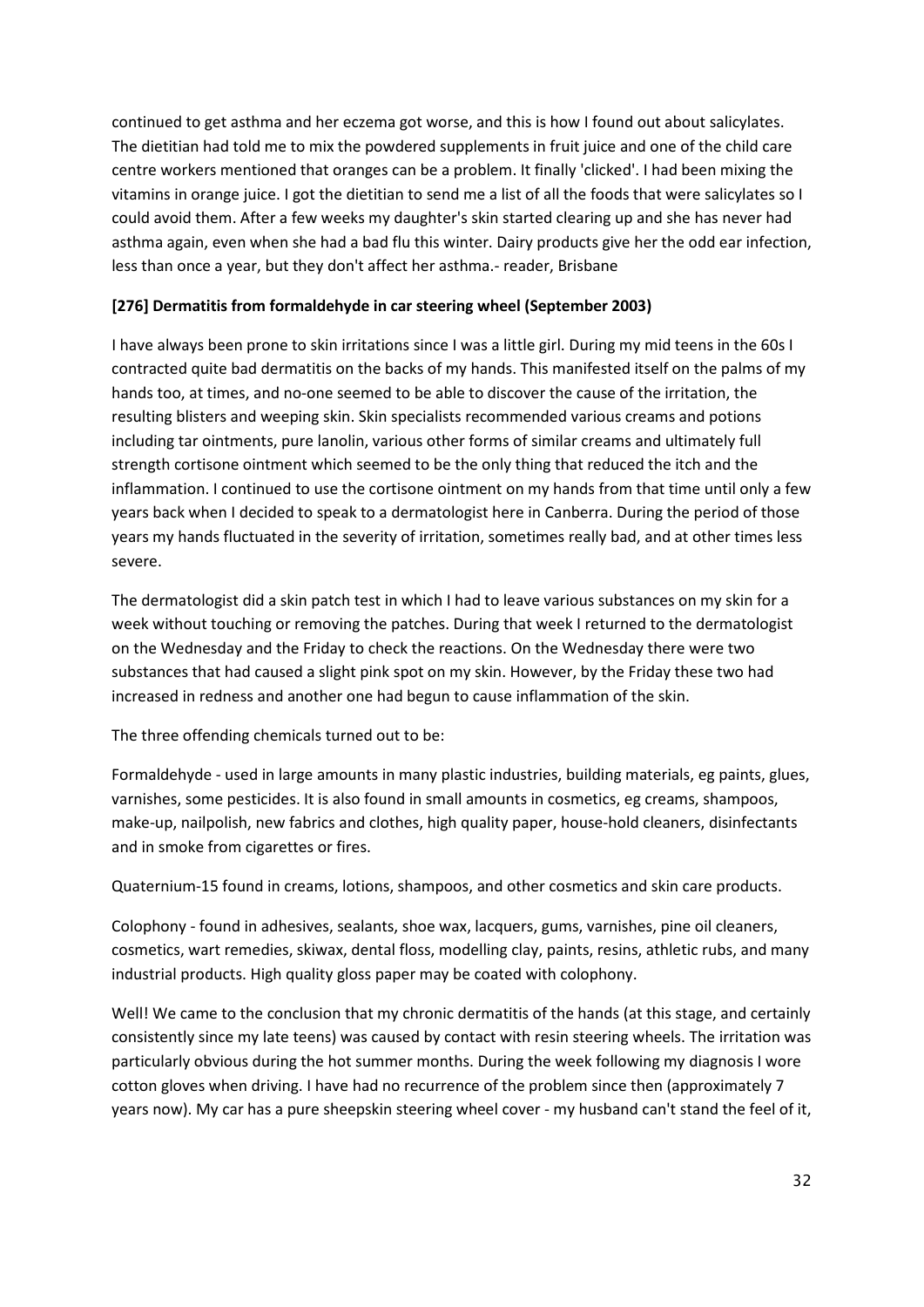yet I can't stand to drive the car without it. I must admit I was amazed to discover the cause after all those years! - by email, Canberra

## **[254] 635: No one could give me an answer (April 2003)**

I'm 50 years old. Although an eczema sufferer most of my early life, in the past 12 months I have on different occasions developed a rash worse than anything I have ever experienced with eczema.

I have been to dermatologists and allergists and found that I was severely allergic to the dust mite. In the past couple of months I changed all my bedding etc and have been free of rash.

On Saturday night I cooked apricot chicken. The welts on my body started to appear again on Sunday night. I finished the chicken for dinner on Monday evening not associating it with the rash. Last night I woke tearing my body to pieces. There were huge welts all over my torso, arms and upper legs. I was in a terrible state. It was two in the morning and I was sitting in my lounge room sobbing and distressed. I thought I had found the problem with the dust mite. This was however was something far worse.

I went into the kitchen and checked what I had eaten. I had read the article previously on food enhancer 635. I checked the Continental French onion soup packet that I had used in the casserole. There was no mention of 635. I was totally distressed and at my wit's end. I went back to the soup packet and checked again and saw 'flavour enhancer (ribonucleotides)'. I had kept the article on 635. I rushed to my purse and took out the article. There was the chemical name for 635 - the same as on the soup packet.

At least I now feel a little relieved to know what has been causing these periodic chronic outbursts of welts. I can try and avoid these foods.

The allergist I went to only a couple of months ago knew nothing of 635 until I told him of the article in The Herald Sun. He had tested me for everything else but not for 635. I am astounded that they are unaware of this problem. I have been going to doctors for the past 18 months, whenever I flared up. No-one could give me an answer.

This is nothing short of criminal that the Food and Health departments will not ban this additive. To tear yourself to pieces, with huge welts on your body is the most demoralising thing I have ever experienced. Obviously this had caused problems for me previously and had gone undetected. Not only do I now have to wait for the welts to die down, I have scratched up my skin so badly it will take weeks for that to heal. Surely big business should not come first over the health and well being of Australians. - Sue, Vic

#### **[208] 282: Extreme eczema from the bread preservative (September 2002)**

I realise you must be inundated with people contacting you about your research but I would like to personally acknowledge and thank you for your perseverance in bringing food sensitivities to the attention of the medical profession.